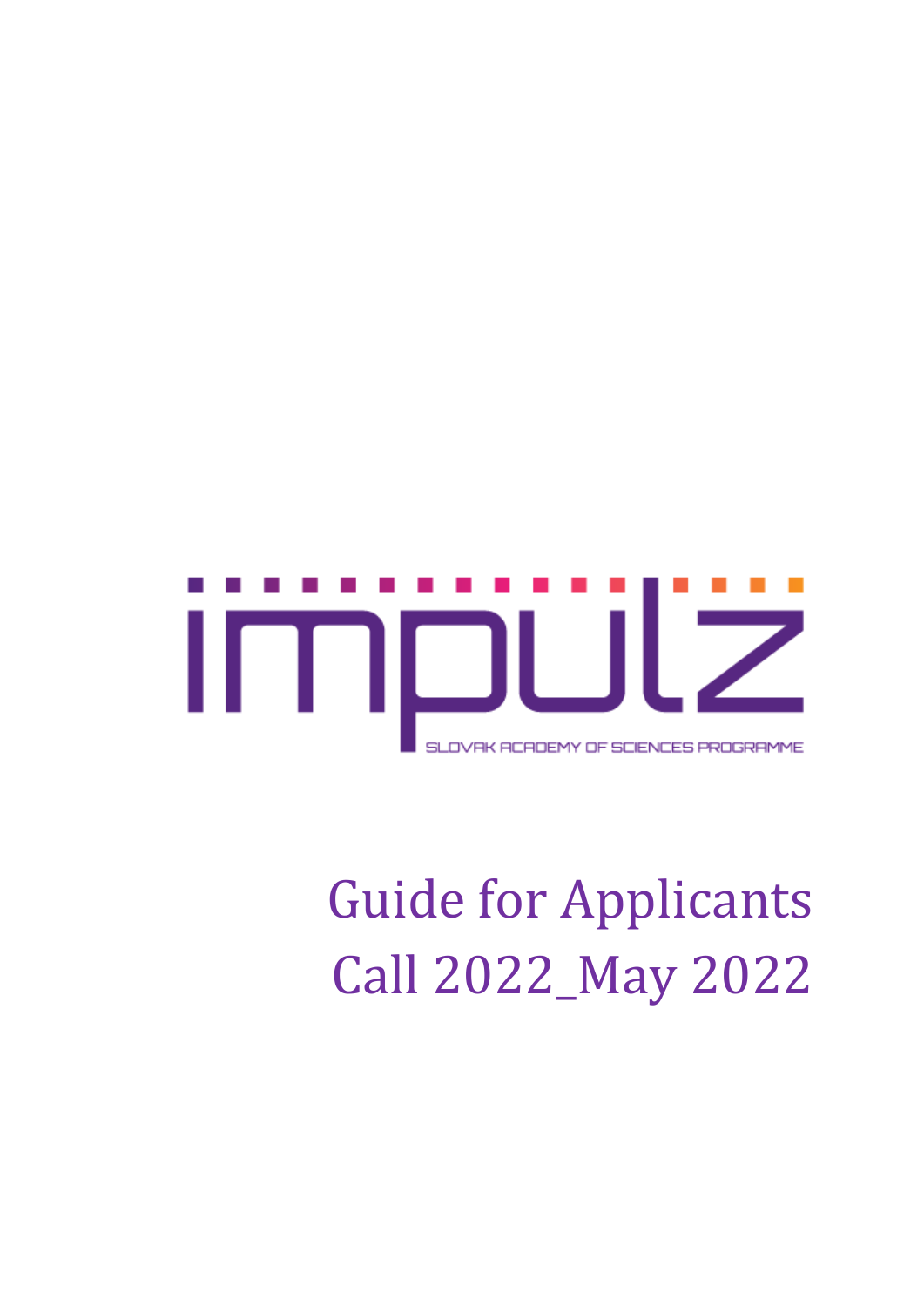



## **Table of Content**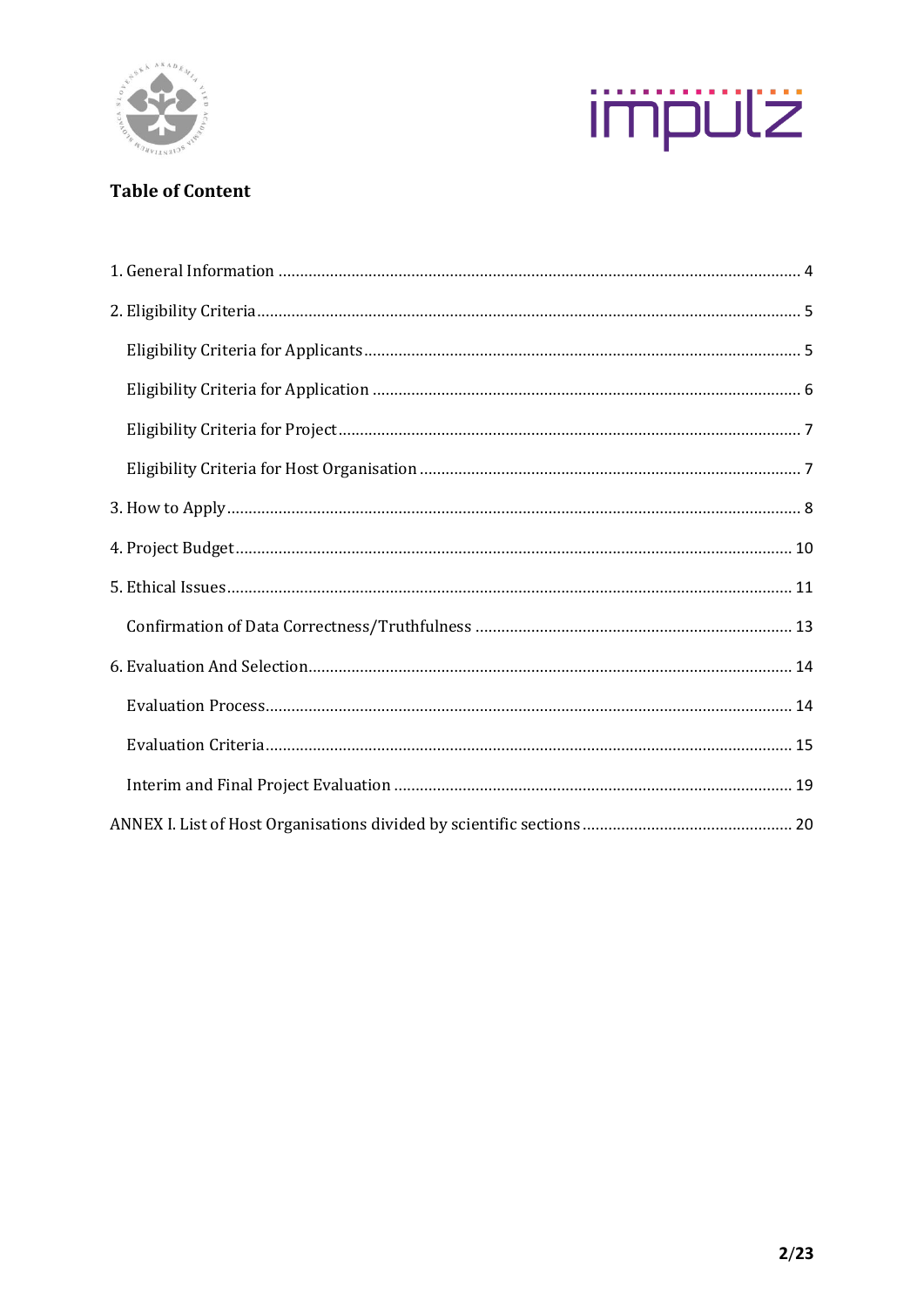



# **IMPULZ – SLOVAK ACADEMY OF SCIENCES PROGRAMME**

# **GUIDE FOR APPLICANTS**

This guide provides practical information to potential applicants to assist in preparing and applying for Programme IMPULZ based in Slovak Republic. In addition, it provides a general overview of the scheme and the assessment process.

#### **Why choose Slovakia?**

Slovakia is a central European country bordered by Poland to the North, Ukraine to the East, Hungary in the south, and Austria in the South West, and the Czechia in the North West. The population is around five and half million people.

The capital is Bratislava, the largest city in the country. Slovakia has been a member of the European Union since 2003 and Eurozone since 2009. The country as it exists today was founded in 1993, when Czechoslovakia split up into Slovakia and the Czech Republic. Since then, the country has been growing in importance in Europe.

Slovakia also remains a country with deep heritage, where tradition, culture, music, conversation, time to relax, listen and make friends are all important.

For more information about Slovakia as a place to live and work including travel, food, shopping, accommodation, climate and practicalities see [https://slovakia.travel/en.](https://slovakia.travel/en)

#### **EU Member States, Associated Countries and Third Countries**

**The 27 EU Member States** are Austria, Belgium, Bulgaria, Croatia, Cyprus, Czech Republic, Denmark, Estonia, Finland, France, Germany, Greece, Hungary, Ireland, Italy, Latvia, Lithuania, Luxembourg, Malta, The Netherlands, Poland, Portugal, Romania, Slovakia, Slovenia, Spain and Sweden.

**The Associated Countries** are Albania, Armenia, Bosnia and Herzegovina, Faroe Islands, Georgia, Iceland, Israel, Moldova, Montenegro, North Macedonia, Norway, Serbia, Switzerland, Tunisia, Turkey and Ukraine.

**Third countries** are neither EU Member States nor Countries associated with Horizon 2020, Horizon Europe.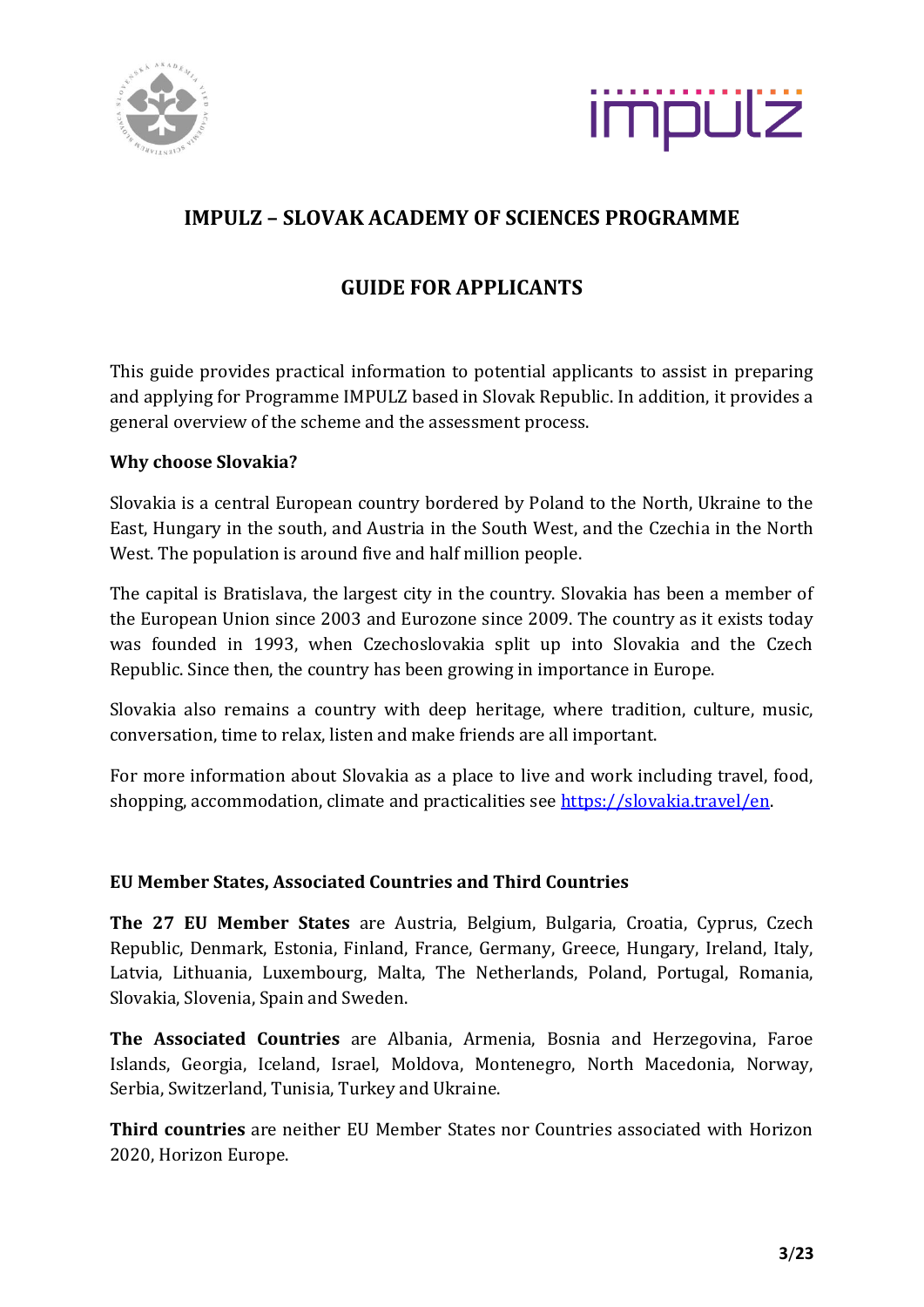



#### **Economy**

Export revenues in Slovakia are increasing, mainly because of export to other EU countries. There is a sustained tendency toward growth in foreign direct investments and Slovakia offers many opportunities for domestic and foreign investors. The strongest position is currently held by the automobile industry and its subcontractors (Volkswagen, Peugeot-Citroën, Kia Motors, and Jaguar Land Rover). Export of motor vehicle, electronic equipment or petroleum oils is dominant.

## <span id="page-3-0"></span>**1. GENERAL INFORMATION**

The IMPULZ Programme aims to improve the excellence of the Slovak Academy of Sciences (SAS) and its research institutes by recruiting internationally recognized scientists and highly talented young researchers either from abroad or within Slovakia. The task for the excellent scientists will be to create and manage their own research groups which will work on new research directions in line with the current world trends. The Programme will provide excellent scientists with the incentives for their cutting-edge research and it will bring an improvement to the SAS research institutes in their research capacity and scientific outputs. The IMPULZ Programme should improve the excellence, internationalization, interdisciplinarity and competitiveness of SAS in the European Research Area, among other things, by increasing its chances to receive the prestigious European grants.

**Slovak Academy of Sciences** – the main scientific and research institution in Slovakia fostering basic and strategic basic research. SAS is the founder of 45 scientific organisations whose focus covers a wide range of scientific fields on nature, technology and society. The organisations are located in several regions of Slovakia, where most of these are located in the capital Bratislava and in the second largest city in Slovakia – Košice. The total number of staff amounts to more than 3 000 employees including about 1900 researchers and scholars.

This **Guide for applicant** provides practical information to potential applicants in preparing and applying for Programme IMPULZ.

The Programme IMPULZ is characterized by transparency and openness, granting candidates freedom to choose research project and host organisation.



SAS was granted the HR Excellence in research award (HRS4R). SAS follows the principles of the European Charter for Researchers and the Code of Conduct for the Recruitment of Researchers.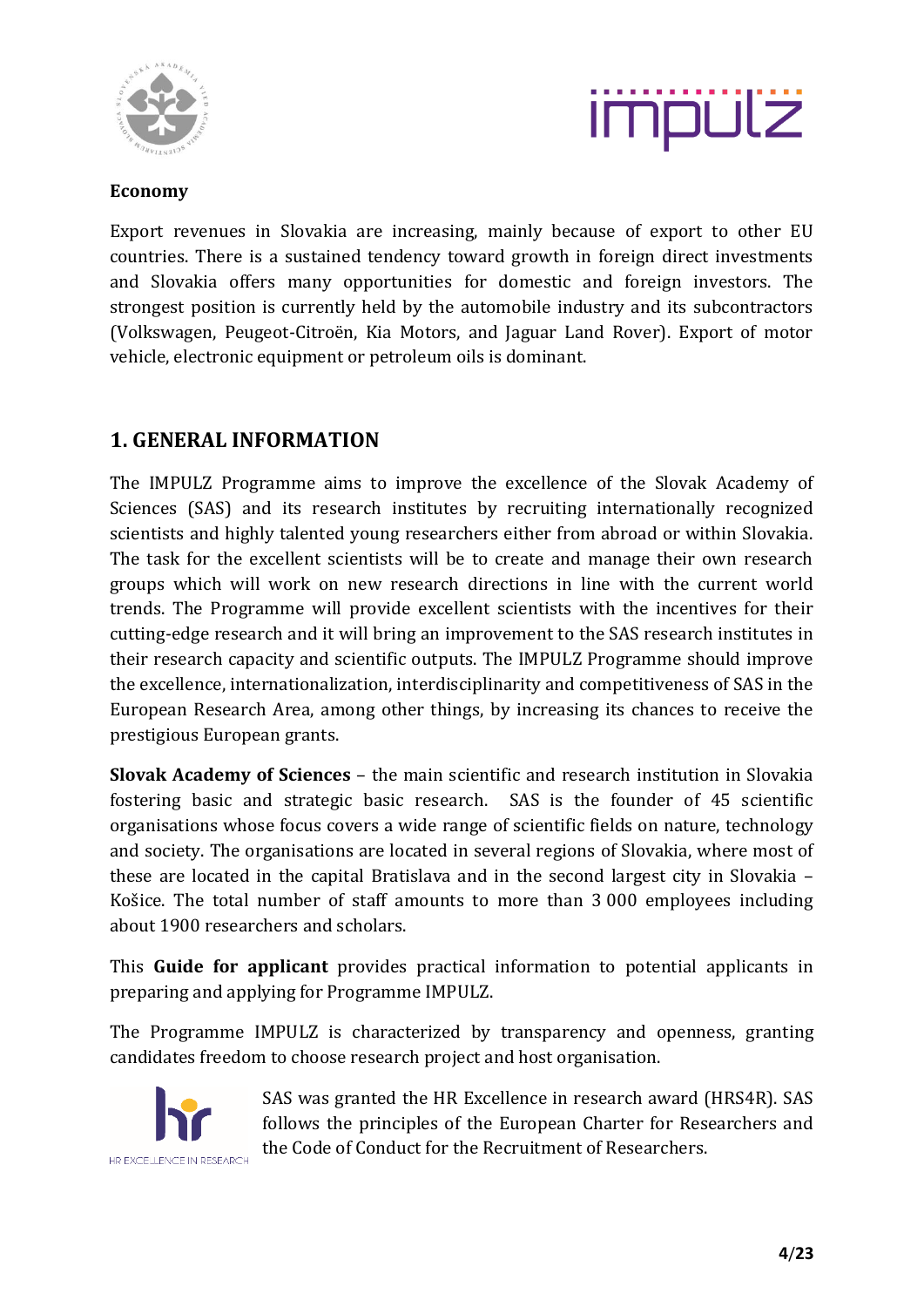





SAS is a proud member of the Euraxess Slovakia Network, we will provide support and practical information on visa, entry condition, taxation, social security and daily life in Slovakia.

**Programme IMPULZ** is intended both for experienced scientists and postdoc researchers.

#### **Organisation and people involved**

**Applicant** refers to the researcher that applies for an IMPULZ project. Applicant may be also referred as "researcher" or "candidate" (in case of implementation of the project).

**Host Organisation** refers to the organisation where the applicant plans to carry out his/her research project. Host organisation must be chosen from SAS scientific organisations.

**Authorized Representative** refers to the statutory authority of the Host Organisations – director of the Host Organisation.

# <span id="page-4-0"></span>**2. ELIGIBILITY CRITERIA**

Within the application, applicant needs to show his/her outstanding research track record and a competence to fully investigate the proposed research project. Research project can also contain inter-/multidisciplinary approaches.

Eligibility criteria are set for a) applicant, b) application, c) project, d) host organisation.

# *Eligibility criteria for applicants*

- <span id="page-4-1"></span>• The Program is designated for scientists working abroad as well as in the Slovak Republic. Applicants may apply regardless their citizenship or residence or working activity.
- The applicant must hold a PhD at the time of application (or equivalent).
- The applicant must demonstrate sufficient research experience gained at a foreign research institute. Either s/he obtained a PhD degree or completed a long-term stay outside Slovakia, usually not shorter than 2 years.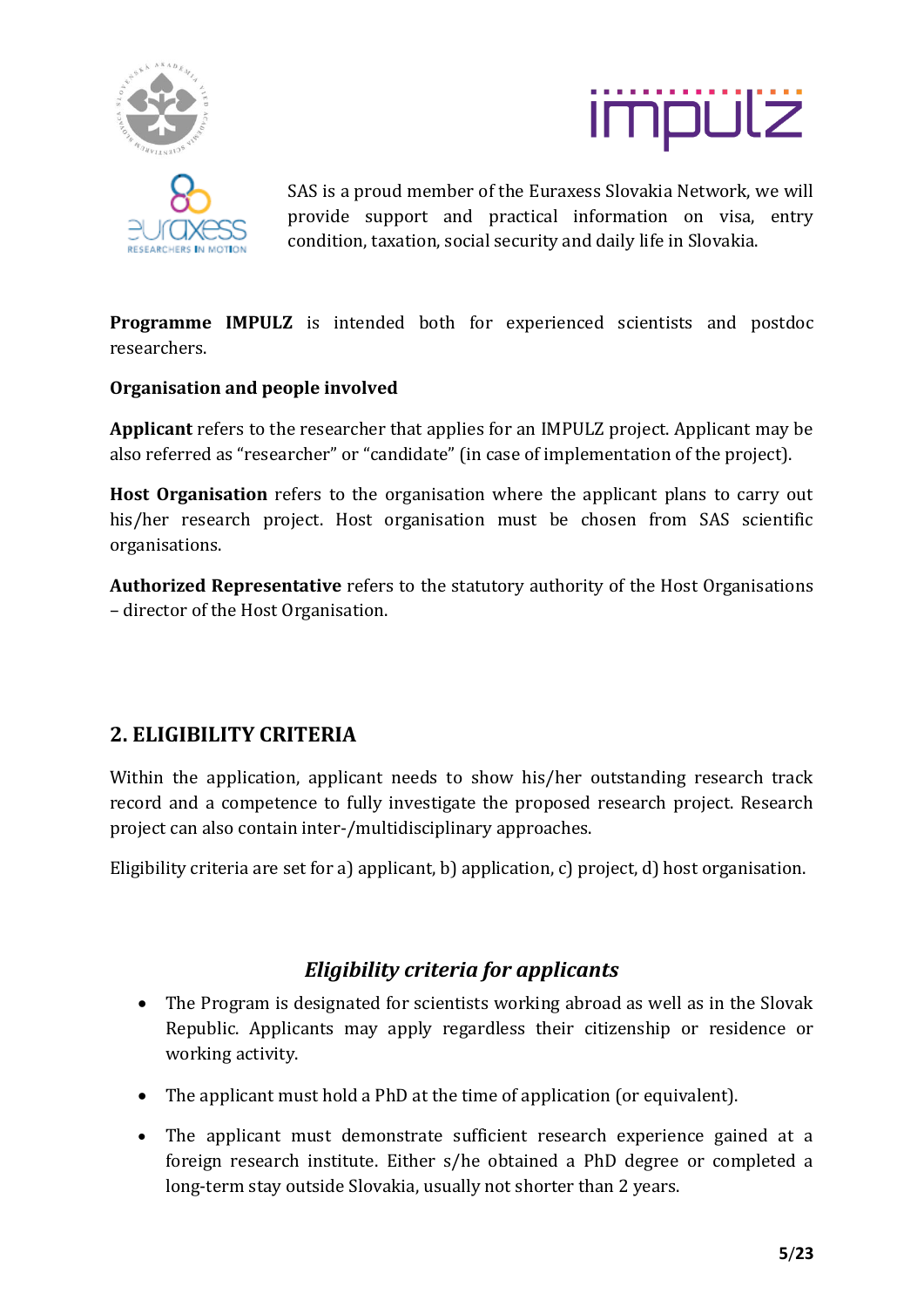



- The applicant must prove that s/he regularly publishes in quality scientific journals in the given scientific field; that s/he has been repeatedly invited to present her/his scientific results at important international conferences; and that s/he has been a leading researcher of a scientific project.
- In case of a young researcher, the applicant must prove an autonomy from the thesis advisor by providing a list of publications which were not co-authored by the advisor. Moreover, the proposed topic of the project must be different from the topic of the applicant's thesis.
- The candidate must demonstrate the capability to lead a proposed research team as well as the ability in obtaining competitive resources for research in the long term. The applicant must undertake to file a project of the European Scientific Council, the ERC, or the Horizon Europe project, or another prestigious foreign grant scheme within the first half of the project solution. The financial gain for the host organization must be comparable to the IMPULZ project, which shall ensure the sustainability of the research team after the end of the IMPULZ project.

**Researchers that are already permanently employed by the entity where the research activities will take place and that is recruiting them may be supported.**

# *Eligibility criteria for application*

<span id="page-5-0"></span>A complete application consists of:

Part A – Proposal and Applicant Information; Scan version of the PhD. or equivalent diploma; Documentation for requested extension of the eligibility window; Recommendation letters; CV (upload and follow template)

- Part B Host Organization (upload template);
- Part C Research Project (upload template);
- Part D Budget (upload template);
- Part E Ethical Issues (upload template);
- Part F Confirmation of data correctness/truthfulness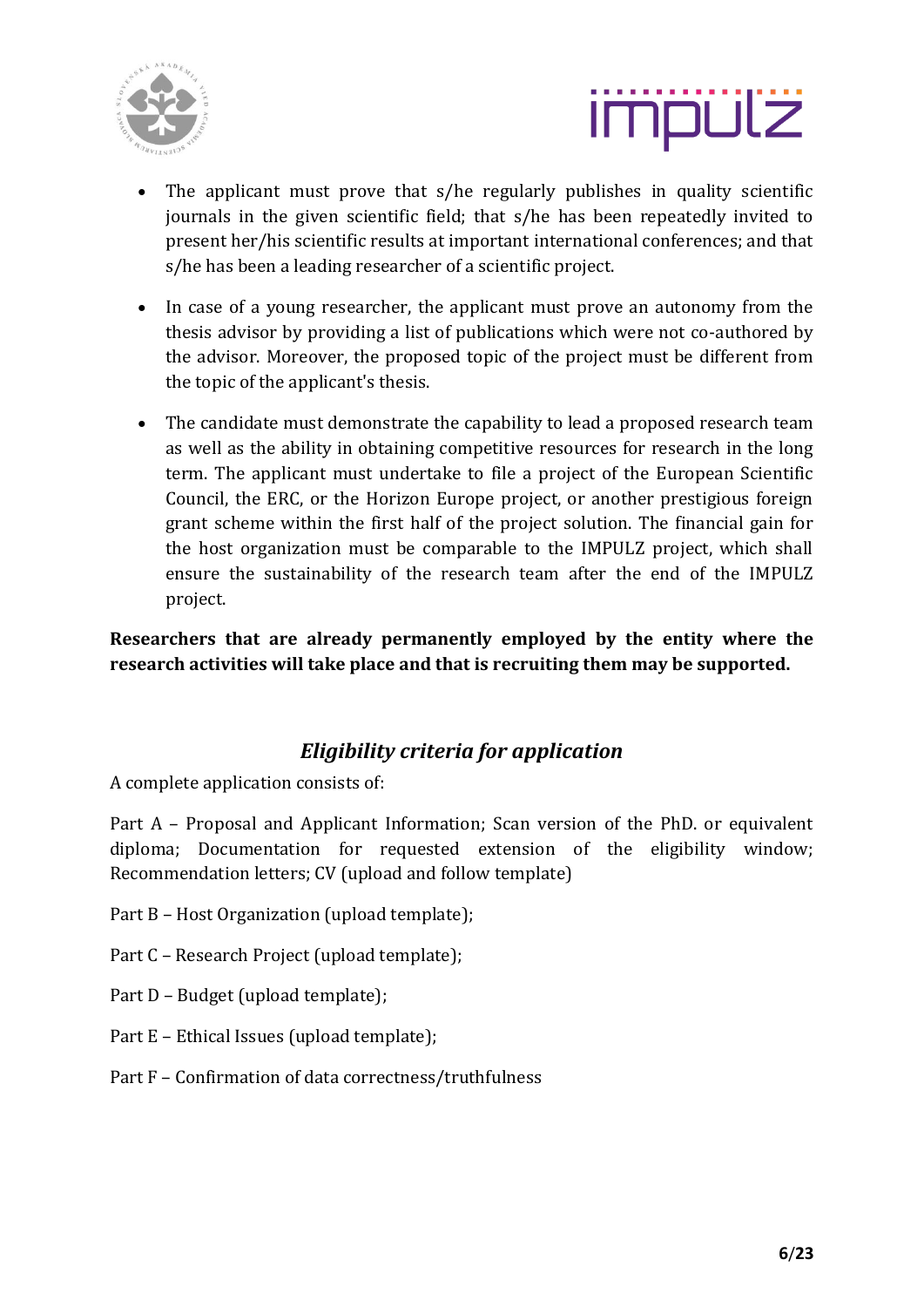



# *Eligibility criteria for project*

<span id="page-6-0"></span>Whole application must be written **in English**, submitted via **online system** before **deadline**. **Completeness** of application is another eligible criterion; it must contain all required parts, annexes and information, as they are described.

In the best effort to present only the research and your capacity to perform it to the review panel, proposal should be presented in a neutral manner. Therefore, you should avoid giving personal details such as gender, age or nationality. First names in publications can be listed as a single letter, e.g. A. Fox, to de-gender them.

**No restrictions** in scientific fields are set. Scientific orientation of host organization can be the only limitation. Research topic shall be chosen freely by researcher. The theme of the project must be in line with international research trends in the field. Only research topics that represent a significant innovation at the host organization of SAS, it means they are either completely new for the workplace or are usually being not developed for more than 3 years, are considered eligible for the project. The project must clearly declare the current state of the proposed topic within the world and its targets. The evaluation process also assesses the impact of the new topic on the long-term development of the organization, as well as on its sustainability after the end of the project.

**Ethical** issues may restrict some research areas and exclude them from funding. Please refer to How to apply.

# *Eligibility criteria for host organization*

<span id="page-6-1"></span>All **SAS scientific organisations** are eligible host organisations. They are divided into three scientific divisions according to their research orientation:

- I. Scientific Section: Physical, Space, Earth and Engineering Sciences
- II. Scientific Section: Life, Chemical, Medical and Environmental Sciences
- III. Scientific Section: Social Sciences, Humanities, Arts and Culture

The Programme IMPULZ partners are mostly located in the capital city Bratislava. Some host organizations are also located in different regions and cities of Slovak Republic that allows free decision of candidates where to realize their research. List of the Host Organisations is in the Annex I. and on the IMPULZ website.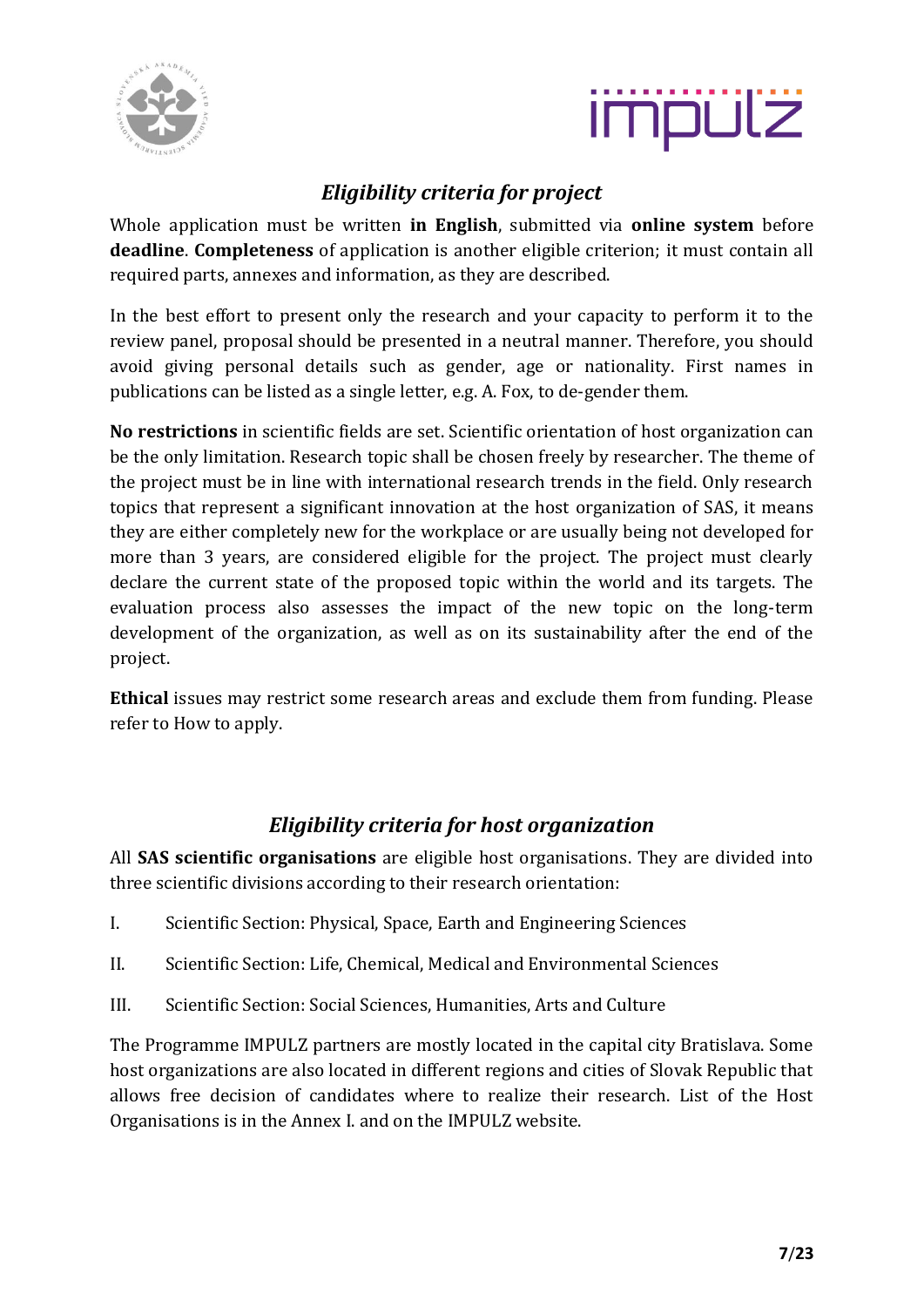



# <span id="page-7-0"></span>**3. HOW TO APPLY**

- Applications for the program are submitted on the basis of a call announced by the Presidium of the SAS (P SAS).
- Application is prepared and submitted by the applicant, application is written in English (text must be comprehensible. In case of doubts consider proof-reading by a native speaker before submitting).
- Each applicant may submit one application per call.
- Application must be submitted via the online system available on the Programme IMPULZ website. Applications submitted in other ways (by post, personally, etc.) will not be taken in consideration and will not be evaluated.
- All documents must be uploaded as a PDF file using the template available on the website. **Templates must be followed**. Instructions are included in each of the templates to assist you when writing your proposal to make sure you include all the necessary information required.

The application shall contain the parts necessary for assessment of the qualities of the applicant, the host organization and the proposed research topic, in particular:

- a. Structured professional curriculum vitae of the candidate, including the presentation of scientific activities and outputs. The CV must contain a unique scientist identifier (ORCID, Researcher ID, etc.).
- b. Extended project abstract, which should be written according to underlying structure of the structured abstract and in a form that is shorter than the full text.
- c. Project proposal for the entire period with a detailed work plan for the period of the first half of the project.
- d. Draft budget for the entire project period.
- e. Opinion of the host organization describing the relationship of the project towards the organization's plans for its further development. Description of the scientific infrastructure, staffing capacity and other possible support to be provided to the project, including a specification of the indirect costs provided.
- f. Acknowledgement made by the organization that the successful candidate will be full-time employed in the organization and that the organization will provide the necessary resources and infrastructure.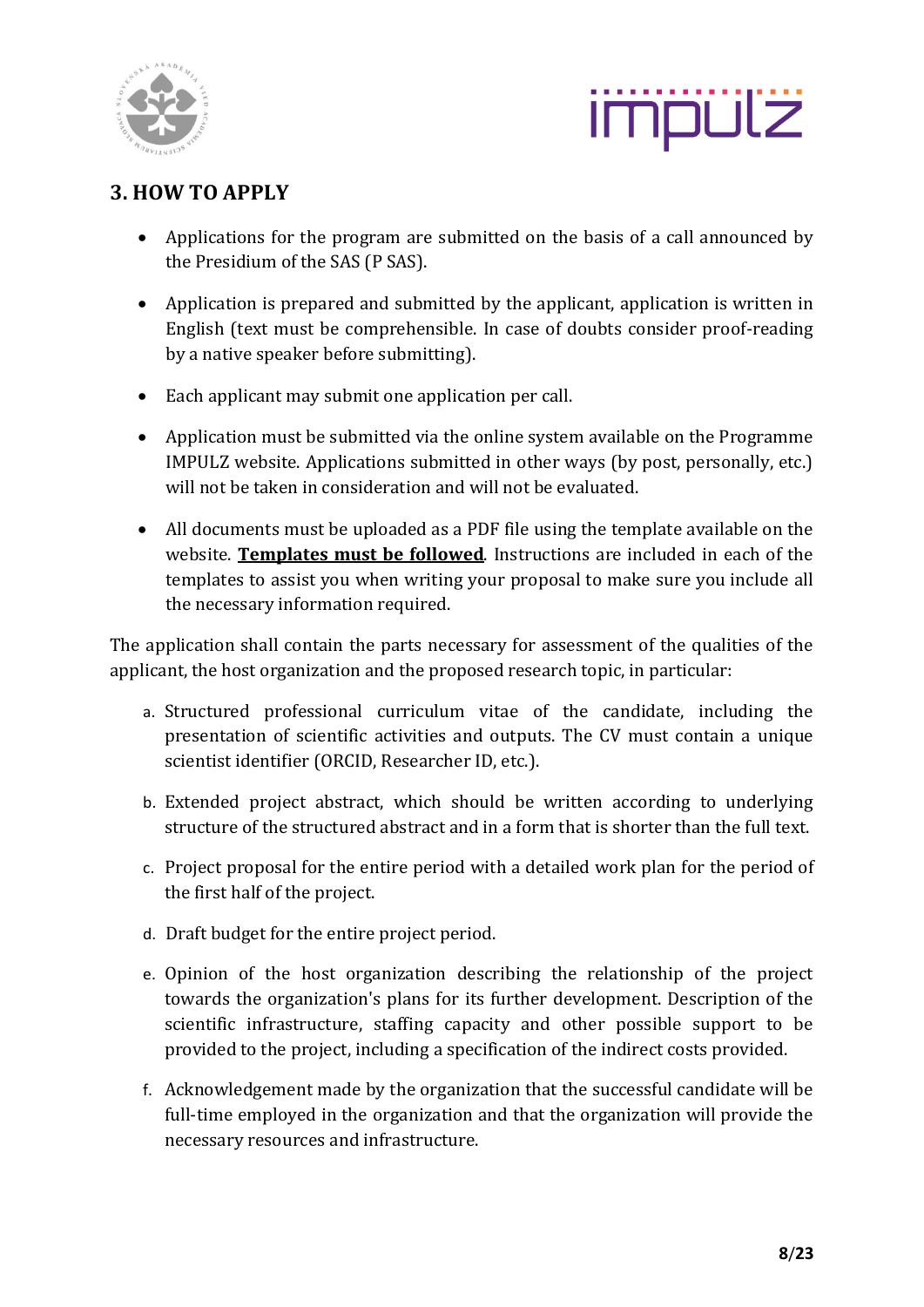



g. Declaration of project compliance with ethical rules and legislation, consent to capture and process the personal data, a statement on the data veracity and other.

The host organization may only be a SAS scientific organization. The principal project investigator must have a full-time employment in the organization throughout the project implementation.

| <b>Part of the Application</b>                                                                                                                                                                       | How to prepare the application                                                                                                                                                                                                            |
|------------------------------------------------------------------------------------------------------------------------------------------------------------------------------------------------------|-------------------------------------------------------------------------------------------------------------------------------------------------------------------------------------------------------------------------------------------|
| Part A - proposal and applicant<br>Information; scan version of the PhD. or<br>equivalent diploma; documentation for<br>requested extension of the eligibility<br>window; recommendation letters; CV | CV<br>Online<br>application<br>– Download<br><b>template</b> $\rightarrow$ complete it $\rightarrow$ convert to PDF<br>$\rightarrow$ upload it                                                                                            |
| Part B - Host Organisation                                                                                                                                                                           | Host organisation can be chosen from the<br>list of SAS institutes provided in the Annex<br>I. Download template for the LETTER OF<br><b>COMMITMENT</b> $\rightarrow$ complete it $\rightarrow$ convert to<br>$PDF \rightarrow upload$ it |
| Part C - Research Project                                                                                                                                                                            | <b>Download template</b> $\rightarrow$ complete it $\rightarrow$<br>upload it                                                                                                                                                             |
| Part D - Budget                                                                                                                                                                                      | <b>Download template</b> , upload in xlxs format                                                                                                                                                                                          |
| <b>Part E - Ethical Issues</b>                                                                                                                                                                       | <b>Download template</b> , fill in and upload it                                                                                                                                                                                          |
| <b>Part F - Confirmation of data</b><br>correctness/truthfulness                                                                                                                                     | Online form                                                                                                                                                                                                                               |

**Call deadline** which is specified on the IMPULZ Programme website is absolutely firm and is strictly kept. Applications must be submitted on or before this deadline. Online system will be closed at the deadline and after this moment access to the system will not be possible.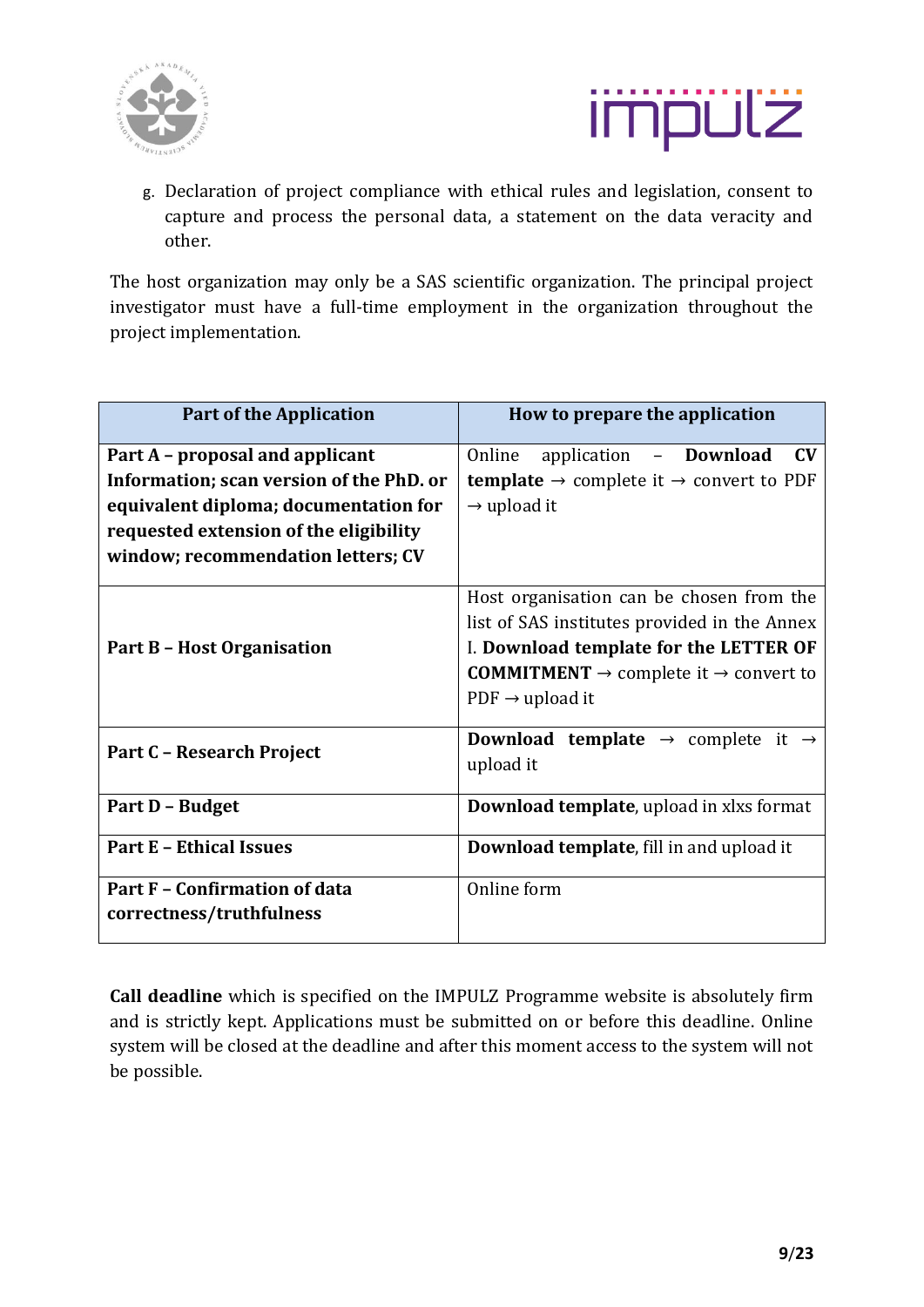



|    | Step by step                                                                                              |
|----|-----------------------------------------------------------------------------------------------------------|
|    | 1. Check if you comply with eligibility criteria given for applicant.                                     |
| 2. | Choose a host organization and contact them in order to receive your LETTER OF<br><b>COMMITMENT.</b>      |
| 3. | Read CAREFULLY all documents necessary to prepare and submit your<br>application.                         |
|    | 4. Download all necessary templates. Templates must be followed.                                          |
| 5. | Register yourself to the online system for application submission.                                        |
| 6. | Double check your application to comply all requirements.                                                 |
|    | 7. Once completed and double checked, make sure you submit your application by<br>pressing submit button. |

# <span id="page-9-0"></span>**4. PROJECT BUDGET (PART D)**

The amount of project funding shall be a minimum of EUR 60,000 and a maximum of EUR 160,000 per year. The eligible project costs are:

- a. Personnel costs (super gross salary of PI and team members)
- b. Travel costs (including per diems, conferences, workshops etc.)
- c. Material (consumables)
- d. Research infrastructure (equipment)
- e. Publishing costs including Open Access
- f. Services

The contribution to the responsible researcher´s wage costs covered from the project is amounting to 1.5 times the salary tariff 11 and the salary scale No. 14 of the valid Special salary scale of university teachers and research and development employees.

*Note: Super gross salary is the employee´s gross salary plus percentage of social and health insurance that are paid by employer.*

The respective scientific organization of the SAS undertakes to ensure to pay the indirect project costs. The funds will be transferred to the host organization on the basis of a grant agreement concluded between it and the SAS. This contract shall also specify the conditions for drawing the allocated funds.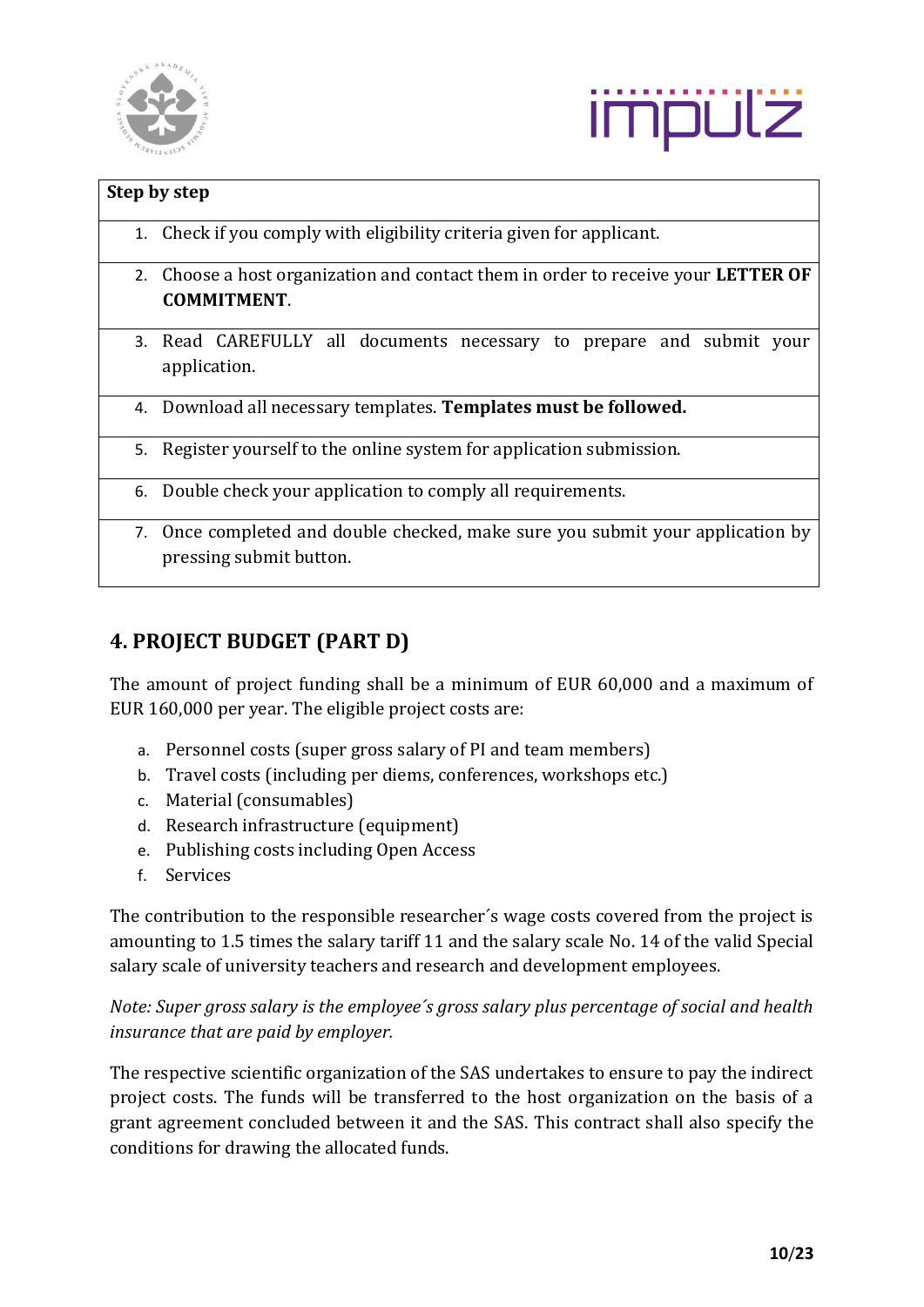



The funds allocated to the project must be utilized economically, efficiently, effectively and demonstrably in connection with the planned activities of the project.

**Table:** Usage of contribution, give breakdown by year and by category (personnel costs, equipment, consumables, publishing costs including Open Access, services, travel costs including conferences, workshops, etc., other).

| <b>Category</b>     | <b>Year</b> | <b>Year</b> | <b>Year</b> | <b>Year</b> | <b>Year</b> | <b>Year</b> | <b>Total</b> | <b>Specification</b> |
|---------------------|-------------|-------------|-------------|-------------|-------------|-------------|--------------|----------------------|
|                     | 2022        | 2023        | 2024        | 2025        | 2026        | 2027        |              | justification        |
| Personnel costs -   |             |             |             |             |             |             |              |                      |
| researcher          |             |             |             |             |             |             |              |                      |
| Personnel costs -   |             |             |             |             |             |             |              |                      |
| team                |             |             |             |             |             |             |              |                      |
| Equipment           |             |             |             |             |             |             |              |                      |
| Consumables         |             |             |             |             |             |             |              |                      |
| Publishing<br>costs |             |             |             |             |             |             |              |                      |
| (Open Access)       |             |             |             |             |             |             |              |                      |
| Travel costs        |             |             |             |             |             |             |              |                      |
| Services            |             |             |             |             |             |             |              |                      |
| Other               |             |             |             |             |             |             |              |                      |
| Total               |             |             |             |             |             |             |              |                      |

# <span id="page-10-0"></span>**5. ETHICAL ISSUES (PART E)**

In particular, you should explain the benefit and burden of the experiments and the effects these may have on the research subject. Applicants should take time to consider the benefit/burden balance of each part of the project; consider the impact of the research, not only in terms of scientific advancement, but also in terms of human dignity and social and cultural impact; consider elements such as the ethics and social impact of the research and whether there is a balance between the objectives and the means.

The following special issues should be taken into account:

- Human embryo/foetus, human cells/tissues
- Human biological samples and data
- Personal data (privacy and data protection)
- Research on animals
- Research in developing countries
- Environmental, health and safety
- Dual and misuse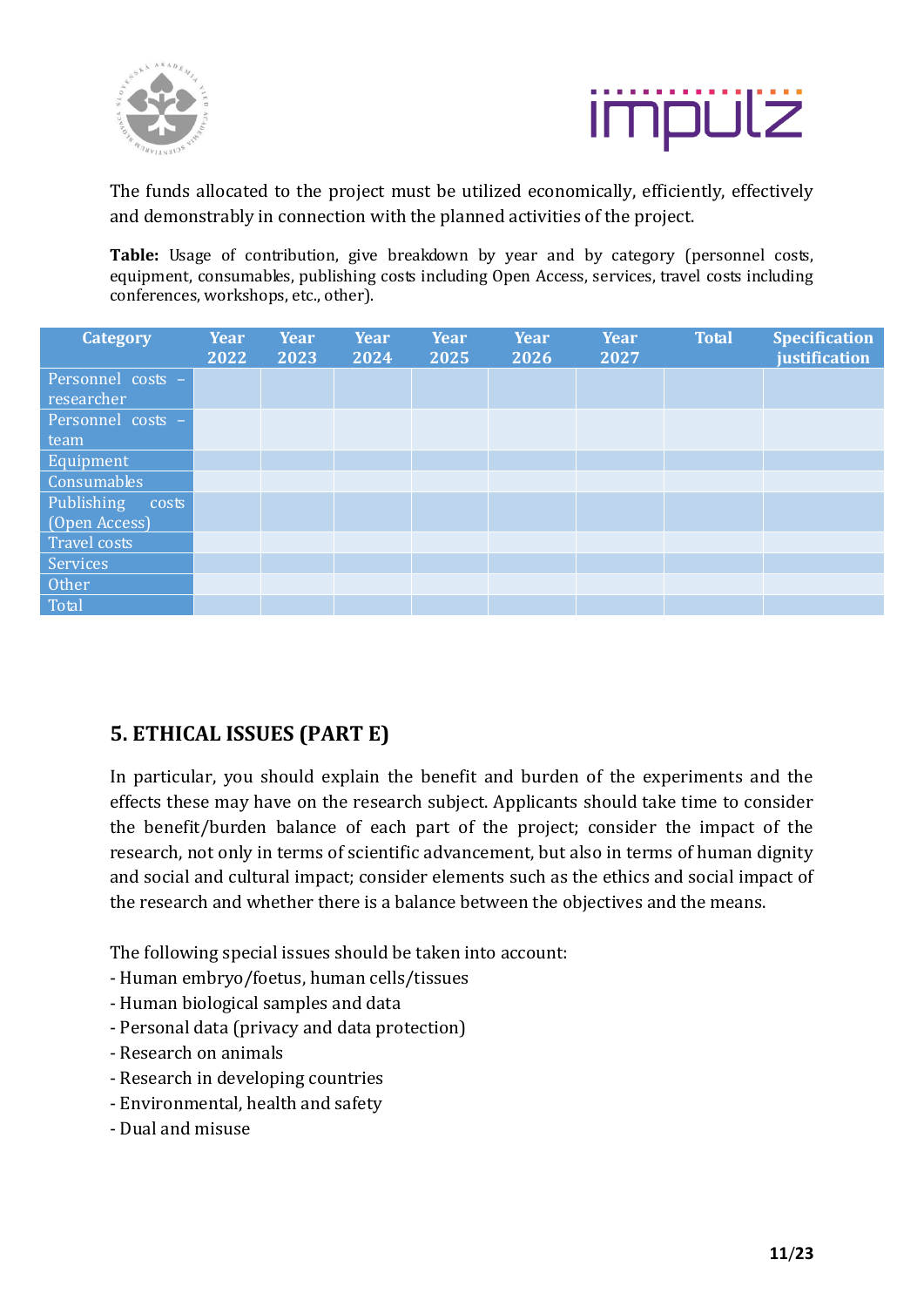



If relevant, identify the countries where research will be undertaken and which ethical committees and regulatory organisations will need to be approached during the life of the project.

*Ethics Issues Table (upload template)*

| 1. Human Embryo/Foetus                                                    |     |                |
|---------------------------------------------------------------------------|-----|----------------|
| Does the proposed research involve Human Embryonic Stems Cells            | Yes | N <sub>o</sub> |
| $(hESCs)$ ?                                                               |     |                |
| Does the proposed research involve human Embryo?                          | Yes | No             |
| Does the proposed research involve human Fetal Tissues/Cells?             | Yes | N <sub>o</sub> |
| 2. Humans                                                                 |     |                |
| Does the proposed research involve human participants?                    | Yes | N <sub>o</sub> |
| Does the proposed research involve physical interventions on the study    | Yes | N <sub>o</sub> |
| participants?                                                             |     |                |
| 3. Human cells/tissues                                                    |     |                |
| Does your research involve human cells or tissues (other from Human       | Yes | N <sub>o</sub> |
| Embryos/Foetus, i.e. section 1)?                                          |     |                |
| <b>4. Personal Data</b>                                                   |     |                |
| Does your research involve personal data collection and/or processing?    | Yes | No             |
| Does your research involve further processing of previously collected     | Yes | N <sub>o</sub> |
| personal data (secondary use)?                                            |     |                |
| <b>5. Animals</b>                                                         |     |                |
| Does your research involve animals?                                       | Yes | No             |
| <b>6. Third countries</b>                                                 |     |                |
| In case non-EU countries are involved, do the research related activities | Yes | N <sub>o</sub> |
| undertaken in these countries raise potential ethics issues?              |     |                |
| Do you plan to use local resources (e.g. animal and/or human tissues      | Yes | N <sub>o</sub> |
| samples, genetic material, live animals, human remains, materials of      |     |                |
| historical value, endangered fauna or flora samples, etc.)?               |     |                |
| Do you plan to import any material - including personal data - from non-  | Yes | N <sub>o</sub> |
| EU countries into the EU?                                                 |     |                |
| Do you plan to export any materials - including personal data - from the  | Yes | N <sub>o</sub> |
| EU to non-EU countries?                                                   |     |                |
| In case your research involves low and/or lower middle income countries   | Yes | N <sub>o</sub> |
| are any benefits-sharing actions planned?                                 |     |                |
| Could the situation in the country put the individuals taking part in the | Yes | No             |
| research at risk?                                                         |     |                |
| 7. Environment & Health and Safety                                        |     |                |
| Does your research involve the use of elements that may cause harm to     | Yes | No             |
| the environment, to animals or plants?                                    |     |                |
| Does your research deal with endangered fauna and/or flora and/or         | Yes | No             |
| protected areas?                                                          |     |                |
| Does your research involve the use of elements that may cause harm to     | Yes | No             |
| humans, including research staff?                                         |     |                |
| 8. Dual Use                                                               |     |                |
| Does your research involve dual-use items in the sense of Regulation      | Yes | No             |
| 428/2009, or other items for which and authorization is required?         |     |                |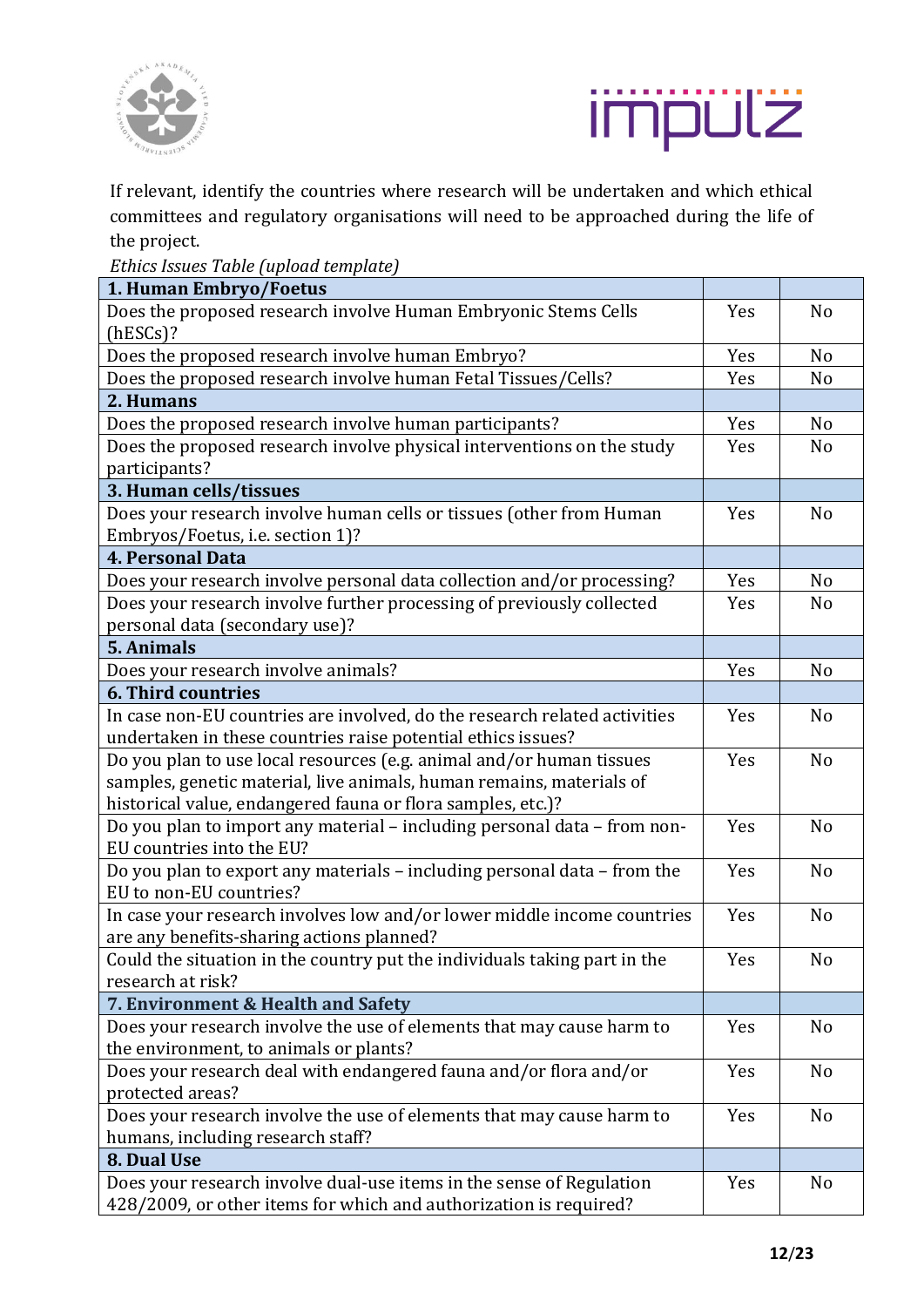



| 9. Exclusive focus on civil applications                                   |            |                |
|----------------------------------------------------------------------------|------------|----------------|
| Could your research raise concerns regarding the exclusive focus on civil  | <b>Yes</b> | Nο             |
| applications?                                                              |            |                |
| 10. Misuse                                                                 |            |                |
| Does your research have the potential for misuse of research results?      | <b>Yes</b> | N <sub>0</sub> |
| 11. Other ethics issues                                                    |            |                |
| Are there any other ethics issues that should be taken into consideration? | <b>Yes</b> | Nο             |
| Please specify                                                             |            |                |

# *Confirmation of data correctness/truthfulness*

<span id="page-12-0"></span>1. You confirm that the information and details provided, and other information relating to your formal application for fellowship, are correct.

2. You understand that any false information or misrepresentation would result in your application being disqualified or, if appointed, could lead to your dismissal without notice.

# <span id="page-12-2"></span><span id="page-12-1"></span>**6. EVALUATION AND SELECTION**

## *Evaluation Process*

The evaluation process is two-round. Applications that meet the necessary formal requirements shall be accepted for a peer review. Applicants who do not meet the formal requirements will be invited to complete their application within 5 working days of invitation receipt.

In the first round, the application is assessed by the IMPULZ Programme Evaluation Committee, established by the decision of the Presidium of SAS. The number of members of the commission is usually 9, in the case of a larger number of submitted applications, the P SAS may increase the number of its members. The Evaluation Committee consists of independent foreign evaluators from the areas as follows:

- a. Earth and space sciences
- b. Mathematical, physical and computer sciences
- c. Technical science
- d. Medical science
- e. Biological and chemical sciences
- f. Agricultural and veterinary sciences
- g. History science
- h. Sciences of human and society
- i. Sciences of culture and art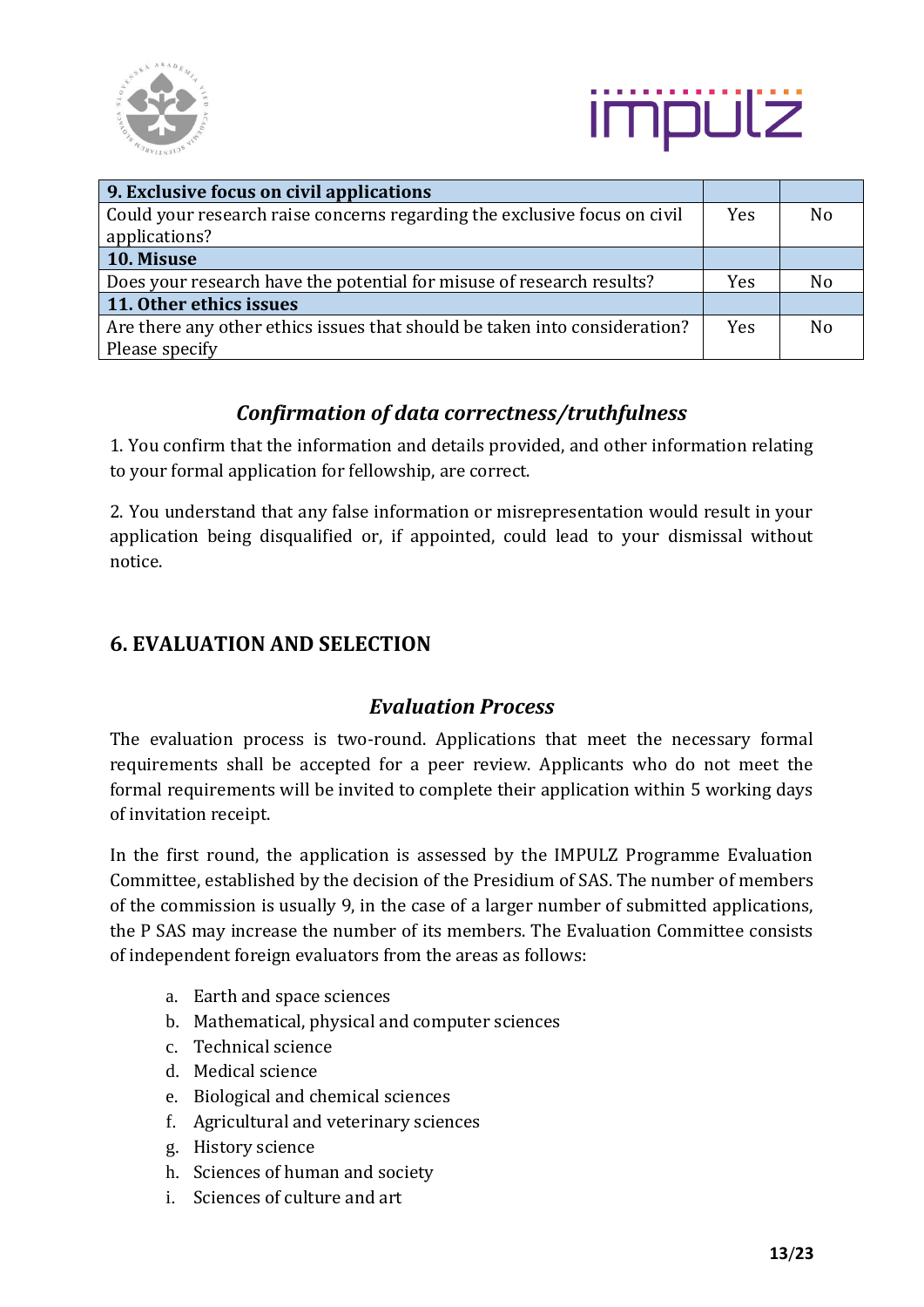



Within the first round it evaluates the applicant's curriculum vitae, the extended abstract of the project and the opinion of the host organization. The evaluation committee assesses in particular the following parameters:

- a. Quality, skills and experience of the applicant, his/her scientific results, ability to obtain and successfully implement projects, especially the ability to submit a successful project to obtain an ERC grant or other prestigious grant scheme, domestic and international cooperation, autonomy from the dissertation supervisor, leadership and other competencies.
- b. The quality of the project research intention, the topicality of the topic within the international context.
- c. The quality of the host organization and the conditions it is able to provide for the implementation of the project (research focus, domestic and international cooperation, resources and capacities, infrastructure).

The evaluation committee shall evaluate the projects within the above three parameters. It will propose applications that shall be shortlisted for the second round and reject the others. It will send a brief wording assessment to candidates with rejected applications.

In the second round, the entire project is evaluated, which is at first assessed by three independent foreign evaluators. The evaluators must reach a final consensus evaluation review under the responsibility of a rapporteur, who is a member of the Evaluation Committee. The final evaluation will take place in the Evaluation Committee.

The evaluation of applications is carried out mainly at a distance. The Commission´s final evaluation, which shall propose the project financing or non-financing, will take place in person. The P SAS may decide that the evaluation also includes a personal presentation of the applicant with the participation of representatives of the host organization. The final decision on project financing shall be made by the P SAS. All applicants shall receive a project evaluation. Partial evaluation reports will not be disclosed.

# *Evaluation Criteria*

<span id="page-13-0"></span>The main evaluation criteria for the second round of evaluation are project excellence, project impact and project implementation.

#### **1. Excellence**

#### **1.1 State of the art**

a) Give a clear description of the state-of-the-art of the research area supported by the relevant literature.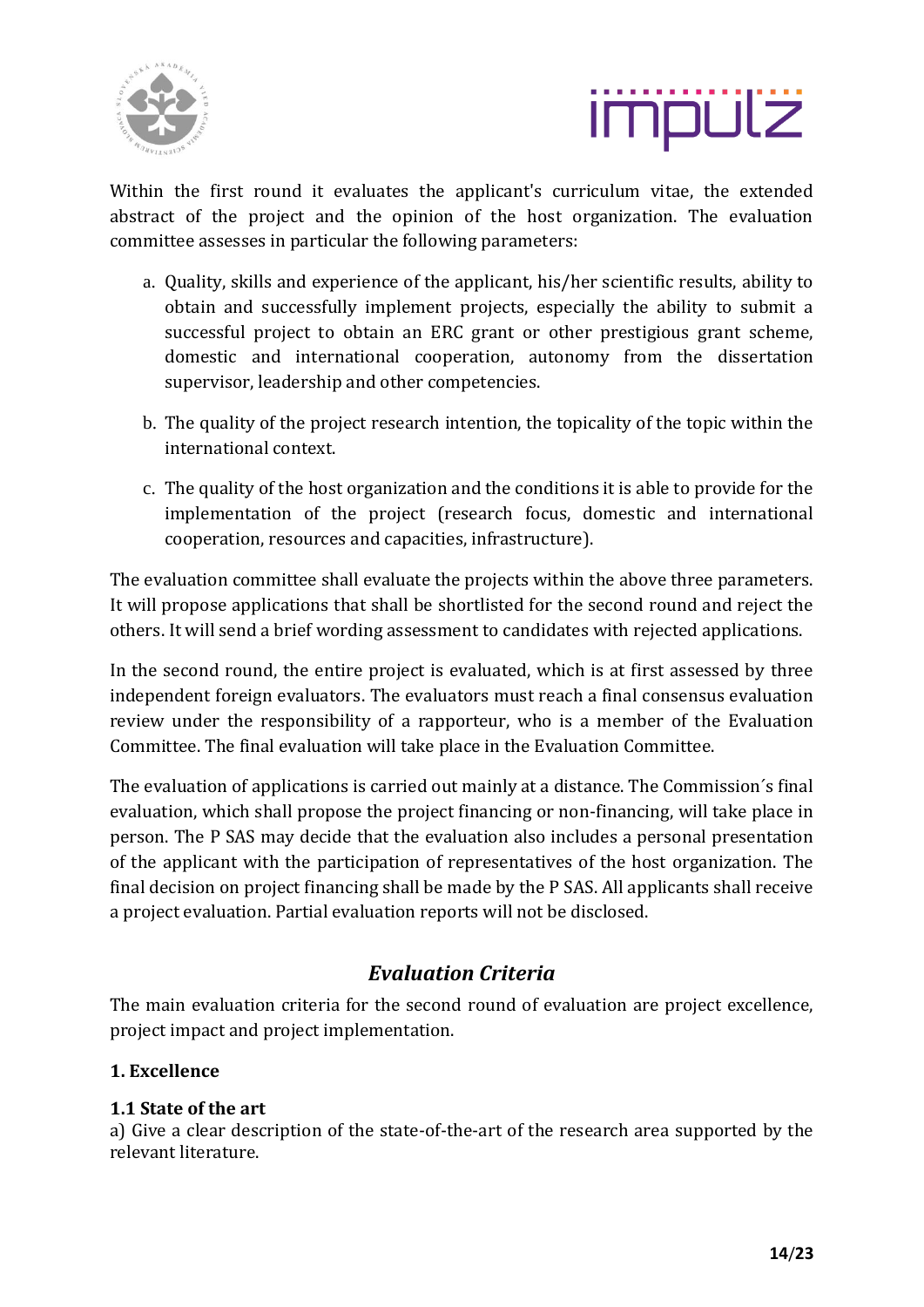



### **1.2 Objectives**

a) Provide a clear and specific description of the project objectives and the expected outcomes within the context of the state-of-the-art.

b) Explain the scientific and technical contributions that the project is expected to make to advance the state-of-the-art within the research area covered by the project.

c) Describe the novelty and broader impact, and (if applicable) inter- and multidisciplinary aspects of the proposed project.

## **1.3 Concept and Methodology**

a) The methodology should be presented as clearly as possible. For each objective explain the methodological approach that will be employed in the project and justify it in relation to the project objectives. When any novel methods or techniques are proposed, explain their merits and limitations.

#### **1.4 Applicant and the benefit of the project**

a) Show that your skills and experience are suitable for the proposed project and outline the benefit that will be gained from undertaking the project in the chosen host organisation.

#### **2. Impact**

#### **2.1 Transfer of knowledge and estimated impact**

a) Describe the predicted impact on the society, scientific community, research area and the application sector.

b) Describe the predicted impact on future scientific career of the researcher (fellow).

c) Describe the predicted impact on the host organisation (new methods, improvement of scientific work, etc.).

d) Describe the predicted impact on the scientific community and the research area.

e) Describe the transfer of the expected results in the short, medium or long term, benefits derived from the increase of knowledge and technology.

f) Describe the dissemination plan of the results.

#### **3. Implementation**

#### **3.1 Work plan – work packages, deliverables and procedures**

a) Describe how the project objectives will be achieved by providing a specific work program (structured in 12-month periods). The work plan must provide realistic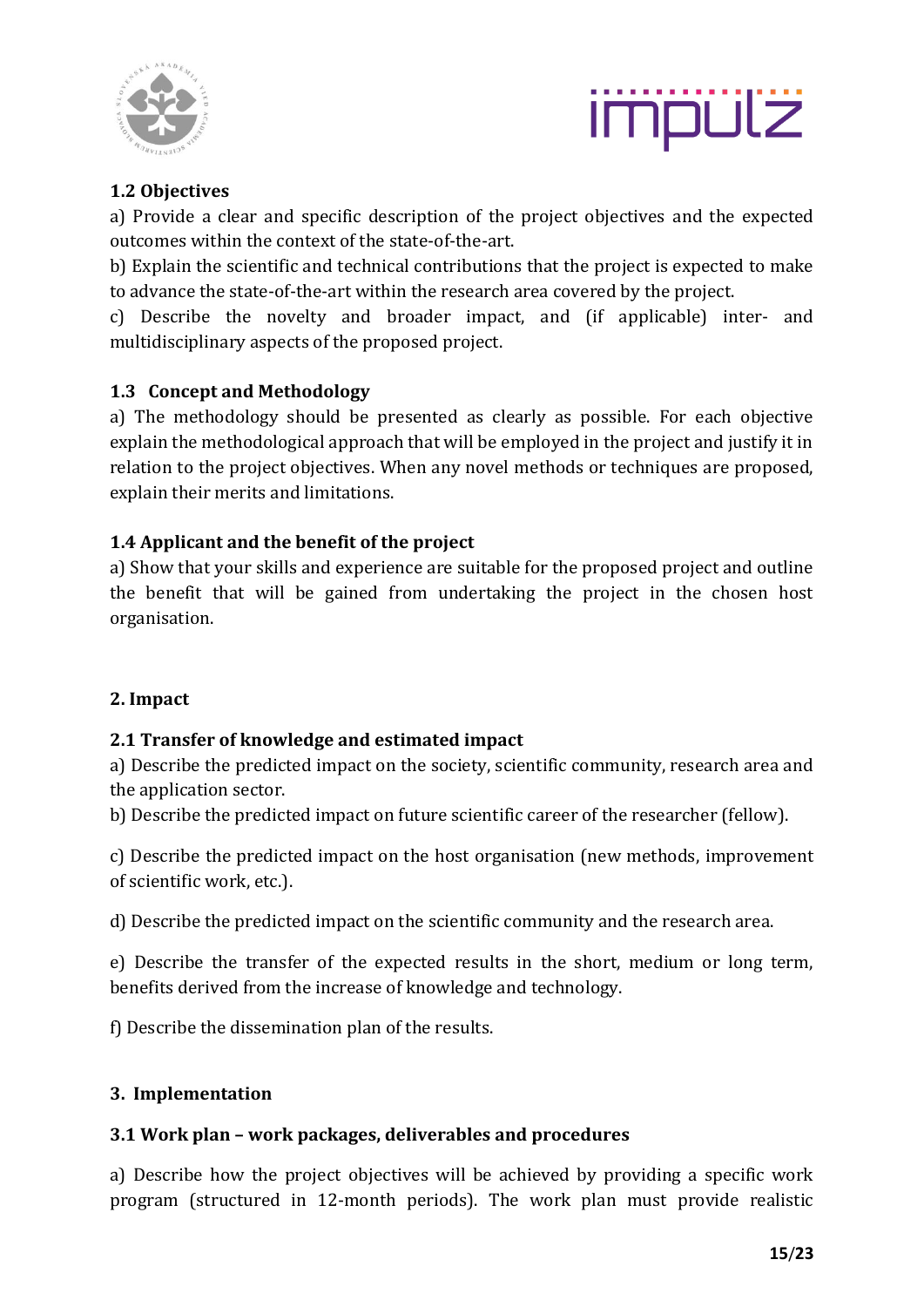



objectives – work packages (management, communication activities, deliverables, milestones – overall structure of the project, coherent and effective work plan, description of the work packages and tasks, list of deliverables.

b) Outline quantified outcomes of the project such as conference/workshop attendance, courses, seminars, secondment, training in specific new areas, and other professional training.

c) Please include a Gantt chart (include schedule for work packages, deliverables, milestones, planned secondment, dissemination and communication activities).

d) Please provide a contingency plan.

e) Provide justification for scientific personnel (PhD. Students, postdocs) expected to be hired on the project (describe their roles and objectives).

#### **3. 2 Host organisation**

a) Describe the scientific quality of the host organisation (achieved results and outputs, most important publications, patents, etc.).

b) Write a short description how the proposed project is relevant to the international scientific collaboration of the host organisation and to its short, medium- or long-term scientific objectives and priorities.

c) What are the most important projects implemented in the host institution, especially in the selected department (titles, funding resources, duration of the projects, etc.).

d) Describe how the applicant will be supported and which resources will be attributed to the project. Describe the quality of the infrastructure and personal resources.

To consider the capacity of the researcher, the following items will be taken into the consideration: (1) previous achievements of the researcher, in terms of publication activity, and leadership; (2) the match between the researcher background and the scope of the proposed research.

Since the Participating Organizations are comprised from several potential host organizations which are freely chosen by the applicants it is necessary to assess the match between the proposed project and host organization and the adequacy of institutional environment in order to assess feasibility of the project at given host organization.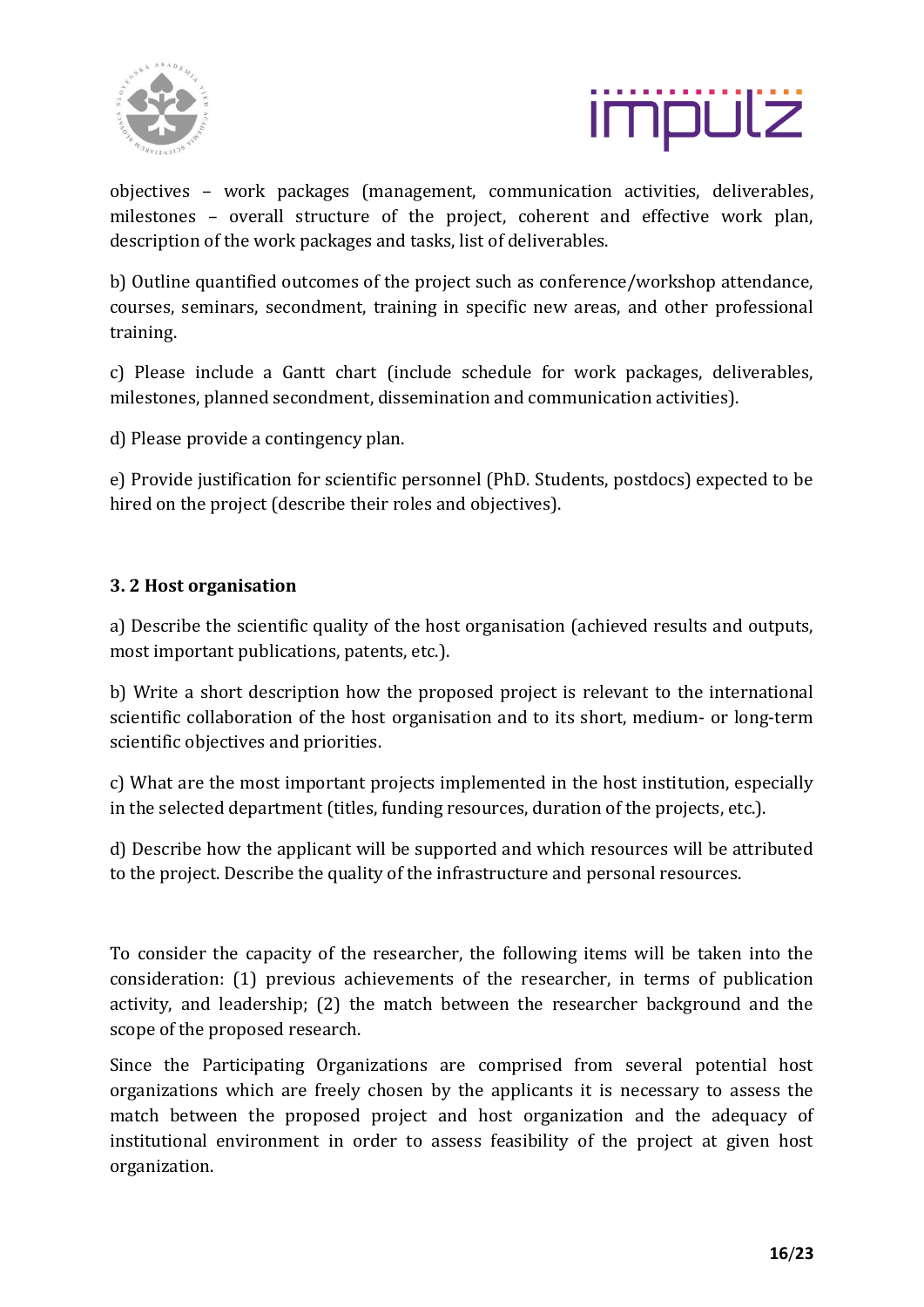



#### **For the criterion of EXCELLENCE, the evaluator assigns a score as following:**

| 0         | The proposal fails to address the criterion under examination or cannot be judged<br>due to missing or incomplete information.   |
|-----------|----------------------------------------------------------------------------------------------------------------------------------|
| 8         | Poor. The criterion is addressed in inadequate manner or there are serious<br>inherent weaknesses.                               |
| <b>16</b> | Fair. While the proposal broadly addresses the criterion, there are significant<br>weaknesses.                                   |
| 24        | Good. The proposal addresses the criterion well, although a number of<br>shortcomings is present.                                |
| 32        | Very well. The proposal addresses the criterion very well, although a small<br>number of shortcomings is present.                |
| 40        | Excellent. The proposal successfully addresses all relevant aspects of the criterion<br>in question. Any shortcomings are minor. |

#### **For the criterion of IMPACT, the evaluator assigns a score as following:**

| $\boldsymbol{0}$ | The proposal fails to address the criterion under examination or cannot be judged<br>due to missing or incomplete information.   |
|------------------|----------------------------------------------------------------------------------------------------------------------------------|
| 6                | Poor. The criterion is addressed in inadequate manner or there are serious<br>inherent weaknesses.                               |
| 12               | Fair. While the proposal broadly addresses the criterion, there are significant<br>weaknesses.                                   |
| <b>18</b>        | Good. The proposal addresses the criterion well, although a number of<br>shortcomings is present.                                |
| 24               | Very well. The proposal addresses the criterion very well, although a small<br>number of shortcomings is present.                |
| 30               | Excellent. The proposal successfully addresses all relevant aspects of the criterion<br>in question. Any shortcomings are minor. |

#### **For the criterion of IMPLEMENTATION, the evaluator assigns a score as following:**

| $\boldsymbol{0}$ | The proposal fails to address the criterion under examination or cannot be judged<br>due to missing or incomplete information. |
|------------------|--------------------------------------------------------------------------------------------------------------------------------|
| 6                | Poor. The criterion is addressed in inadequate manner or there are serious<br>inherent weaknesses.                             |
| <b>12</b>        | Fair. While the proposal broadly addresses the criterion, there are significant<br>weaknesses.                                 |
| <b>18</b>        | Good. The proposal addresses the criterion well, although a number of<br>shortcomings is present.                              |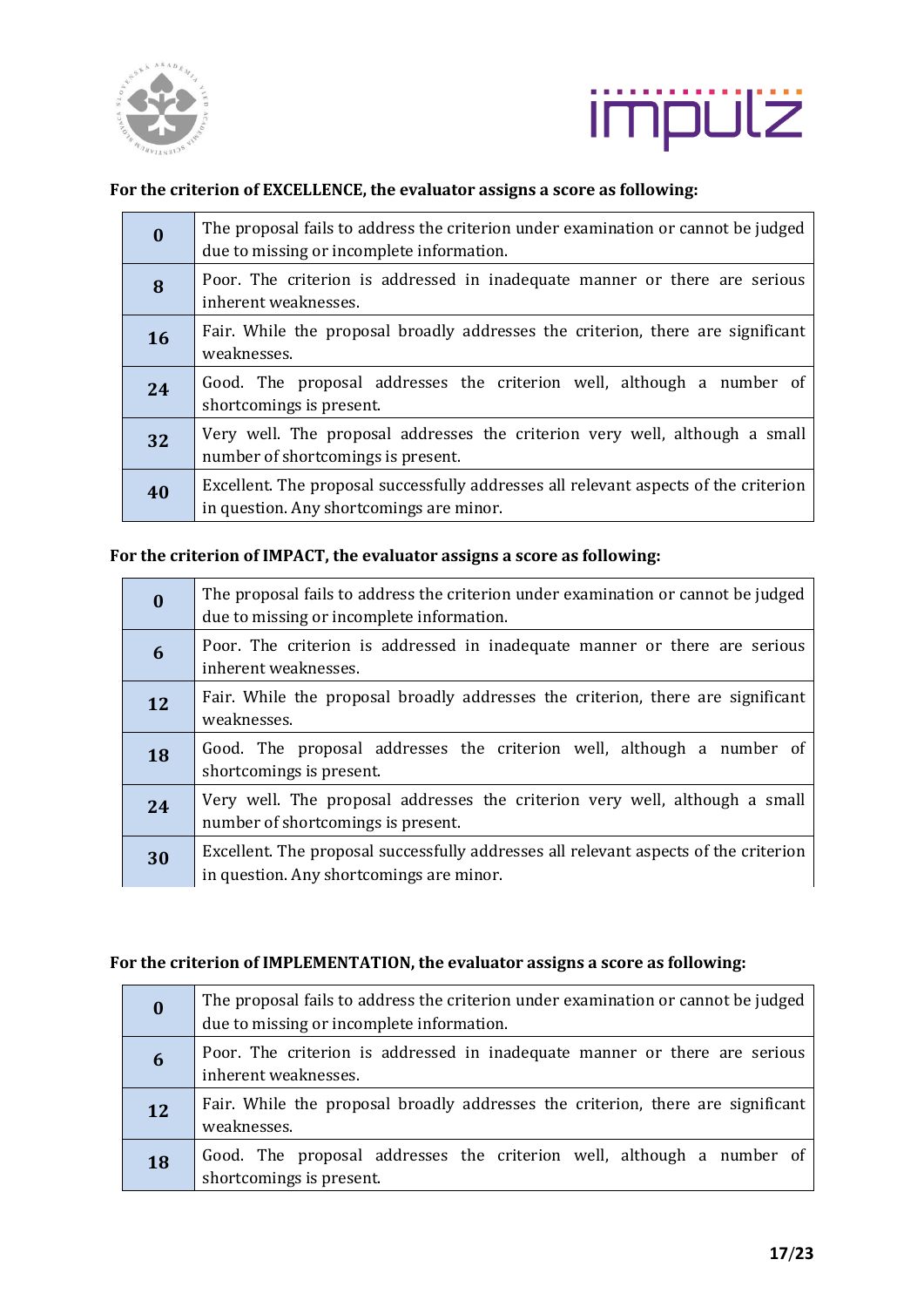



| 24 | Very well. The proposal addresses the criterion very well, although a small<br>number of shortcomings is present.                |
|----|----------------------------------------------------------------------------------------------------------------------------------|
| 30 | Excellent. The proposal successfully addresses all relevant aspects of the criterion<br>in question. Any shortcomings are minor. |

Score is assigned only to main criteria, not to sub-criteria. They serve to evaluators for a better estimation of the main criteria; they also can help applicants in preparing the application, if necessary.

For this part of evaluation, a threshold of 70% was determined, which determines the minimum of the score that the application must achieve so that it may pass forward into further part of evaluation. On basis of evaluators' opinions, the applicants who have not reached the specified threshold are rejected.

Besides the score assigning the evaluators also comment in writing on each criterion. The score and evaluations are background for consensual opinion elaborated by the application Rapporteur.

The Evaluation Committee can invite selected applicants for an interview. The purpose of the interview is to evaluate if the candidate is able to lead a scientific team and increase a research capacity of the relevant SAS institute. The interview is not meant to clarify the excellence of the proposals (this is done in the external evaluation phase) but impact, implementation and presentation skills (i.e. the ability to clearly communicate to non-specialists – other scientists, policymakers and public). The interview is also a good practice for future ERC applications of the candidates which they are expected to submit before the IMPULZ project mid-term evaluation. The ratio of 75:25 will be used for the assignment of final score for external reviews and interviews of the selected candidates. The candidates will be awarded additional 33 points for the interview so the total score they can get (out of both external reviews and interview) is 133.

On basis of the final evaluation (and interviews if applicable), the Evaluation Committee split applications into these individual categories:

| A | <b>Applications recommended for funding.</b> Applications are placed within the<br>allowed budget. Applicants whose applications were placed in this category will be<br>invited to the negotiation.                                |
|---|-------------------------------------------------------------------------------------------------------------------------------------------------------------------------------------------------------------------------------------|
| B | Applications on the reserve list. Funding is available in such case if the<br>applications of A category are withdrawn by applicants or the agreement shall not<br>be reached during negotiation. Applicants will be kept informed. |
|   | <b>Applications of sufficient quality.</b> Applications reached a specified threshold for<br>all criteria, but their funding is impossible due to limited budget. These<br>applications will be rejected.                           |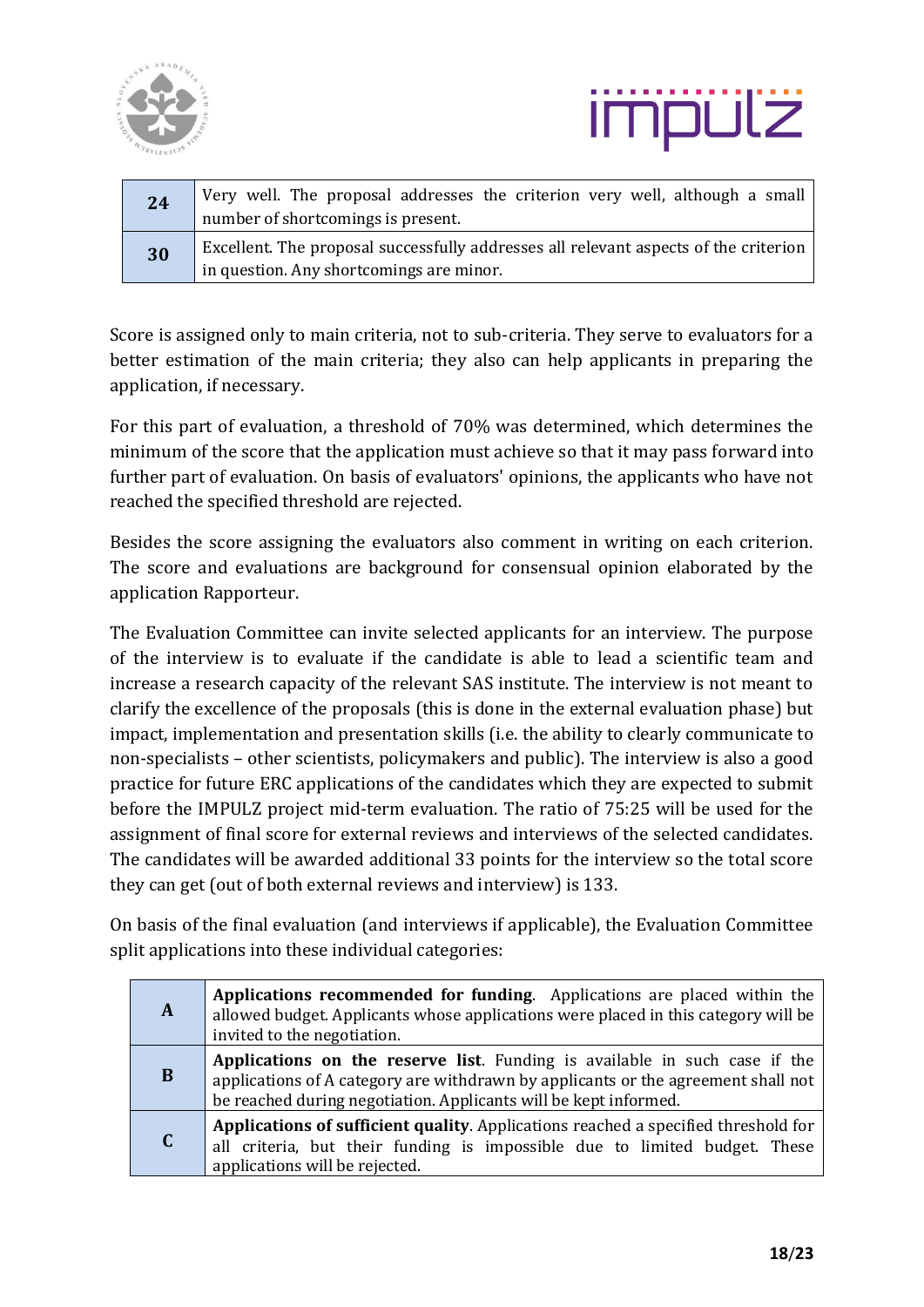



| D | Applications of insufficient quality. Applications have not reached the given<br>limit in one or more of the criteria. These applications will be rejected. |
|---|-------------------------------------------------------------------------------------------------------------------------------------------------------------|
|   | Not rated/evaluated applications. These applications were not assessed during<br>the second round of evaluation.                                            |

Proposal to class the applications into individual categories is approved by the SAS Presidium according to the Evaluation Committee proposal. Success ratio, i.e. the ratio of funded applications to submitted applications total number cannot be higher than 50%. Applicants will be informed about the evaluation results via e-mail, publishing the results in the system, as well as on the IMPULZ Programme website.

SAS Presidium may, on a proposal from the Evaluation Committee, require that the applicant shall submit the necessary permits and other needed documents issued by the Slovak authorities regarding project ethical issues.

#### **IMPORTANT NOTE FOR THE SELECTED PROJECTS:**

**If your project is selected for funding, you must be able to start to implement the project within 6 months following the decision by the SAS Presidium. If you do not comply with this requirement, the SAS Presidium may still decide to not fund your project.**

#### **IMPORTANT NOTE FOR THE REIECTED PROJECTS:**

**It is possible to appeal against decision about classifying applications into individual categories. There must be proper grounds for making an appeal. If you wish to use an appeal procedure, any such request must be received by 3 working days since results' receipt day to the following email address: [impulz@savba.sk](mailto:impulz@savba.sk) Downloadable "appeal request form" should be used and followed. Reply will be sent out via email within 30 days.**

## *Interim and Final Project Evaluation*

<span id="page-18-0"></span>The part for the implementation and project financing also includes the condition to submit an interim and final report on the solution of the project.

The interim report shall be submitted after half term of the project solution. The interim report is evaluated by the Evaluation Committee. Part of the evaluation of the interim report is also a personal presentation made by the responsible researcher with the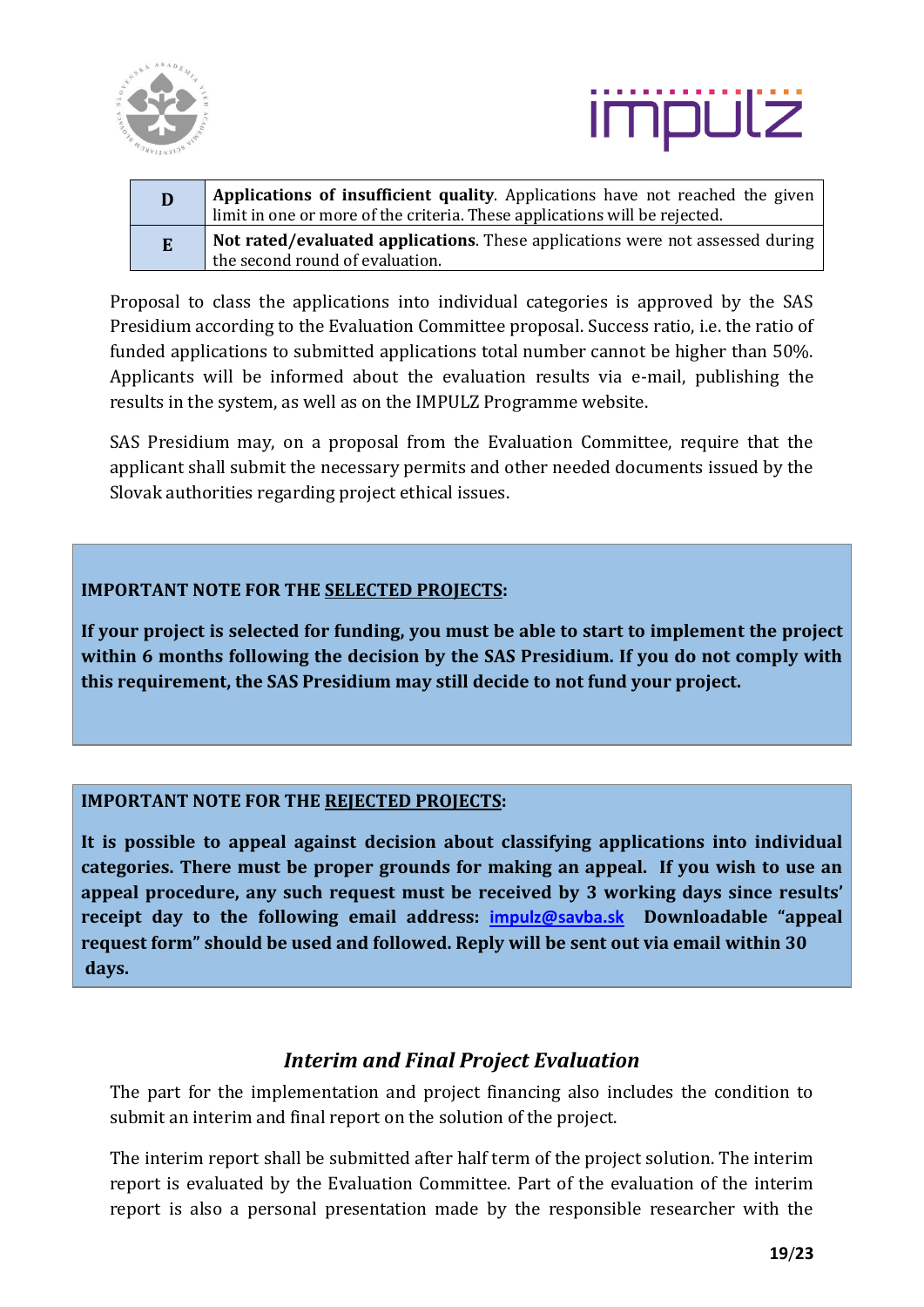



participation of the host organization´s representatives. Based on the evaluation of the interim report, the project is either approved or not for the further funding. The interim evaluation of the project also considers the acquisition of additional funds for cofinancing from sources outside the SAS and the submission of a project to obtain an ERC grant, Horizon Europe or another prestigious foreign grant with comparable funding, such as the IMPULZ project.

The final report shall be submitted at the end of the project solution. The final report is evaluated by the relevant evaluation committee and the P SAS. The evaluation of the final report also includes a personal presentation of the incoming scientist with the participation of the host organization representatives. Based on the evaluation of the final report, the P SAS will issue a decree of fulfilment / non-fulfilment of the project objectives.

When evaluating the interim and final report, only those publications are considered as project outputs in which the responsible solver states thanks exclusively to the IMPULZ Programme project and projects of prestigious grant schemes obtained during the project implementation.

The SAS reserves the right, if necessary, to determine the project evaluation more frequently.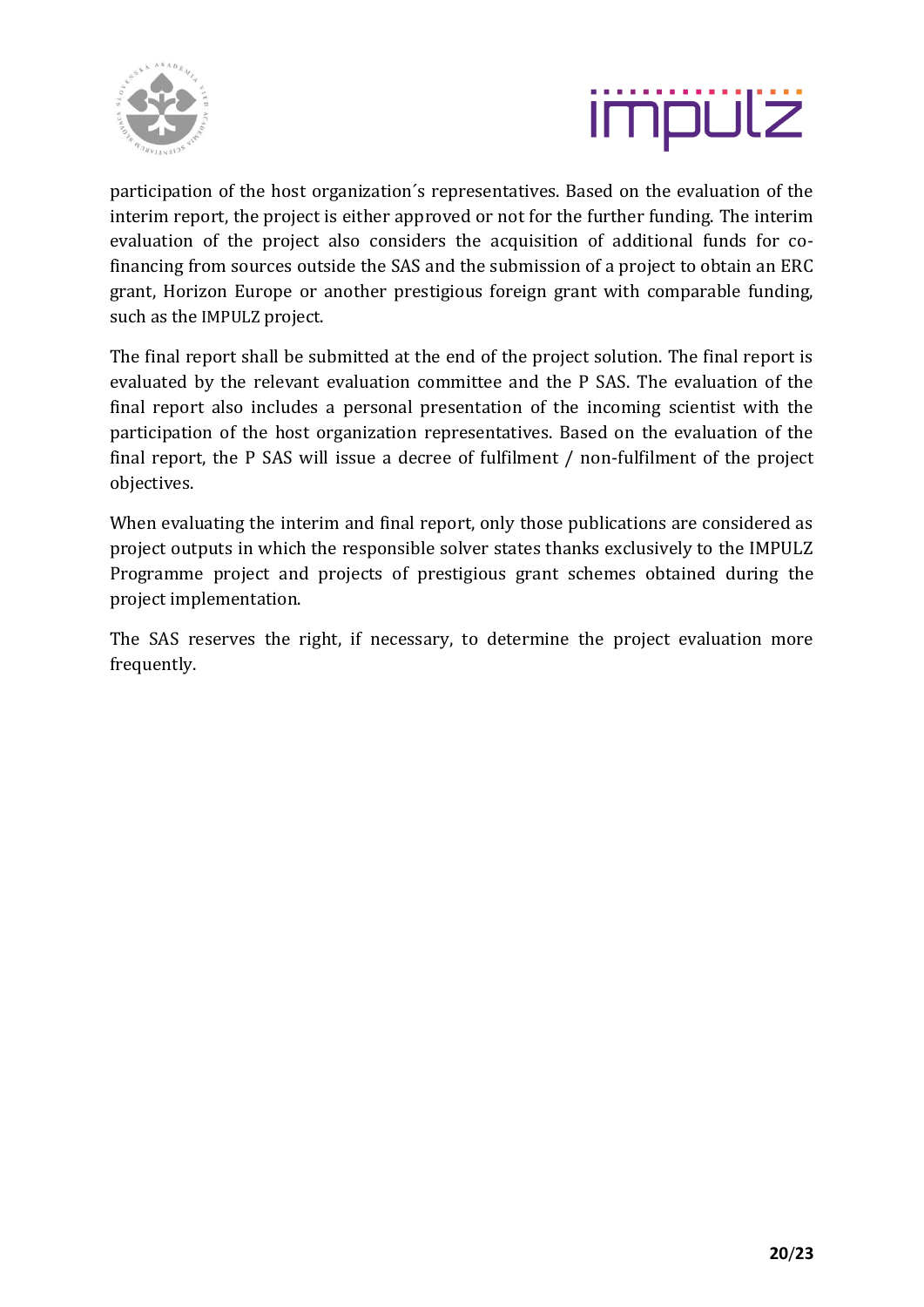



#### <span id="page-20-0"></span>**ANNEX I. LIST OF SAS HOST ORGANIZATIONS DIVIDED BY SCIENTIFIC SECTIONS**

#### **1) Physical, Space, Earth, and Engineering Sciences**

#### Earth and Space Sciences

- [Astronomical Institute](https://www.astro.sk/)
- [Earth Science Institute of the SAS](http://www.geo.sav.sk/en/)
- Institute of Geography
- [Institute of Hydrology](http://www.uh.sav.sk/en-gb/)

#### Mathematical and Physical Sciences

- [Centre for Advanced Materials Application SAS](http://www.cemea.sav.sk/en/)
- [Institute of Experimental Physics](https://websrv.saske.sk/uef/en/)
- [Institute of Physics](https://www.fu.sav.sk/index.php?id=home&L=1)
- [Mathematical Institute](http://www.mat.savba.sk/index-e.html)

#### Engineering Sciences

- [Institute of Construction and Architecture](http://www.ustarch.sav.sk/)
- [Institute of Electrical Engineering SAS](http://www.elu.sav.sk/en/)
- [Institute of Geotechnics SAS](https://ugt.saske.sk/en/)
- [Institute of Informatics](https://www.ui.sav.sk/w/en/)
- [Institute of Materials and Machine Mechanics](http://www.umms.sav.sk/en/)
- [Institute of Materials Research](https://websrv.saske.sk/imr/en)
- [Institute of Measurement Science](https://www.um.sav.sk/en/)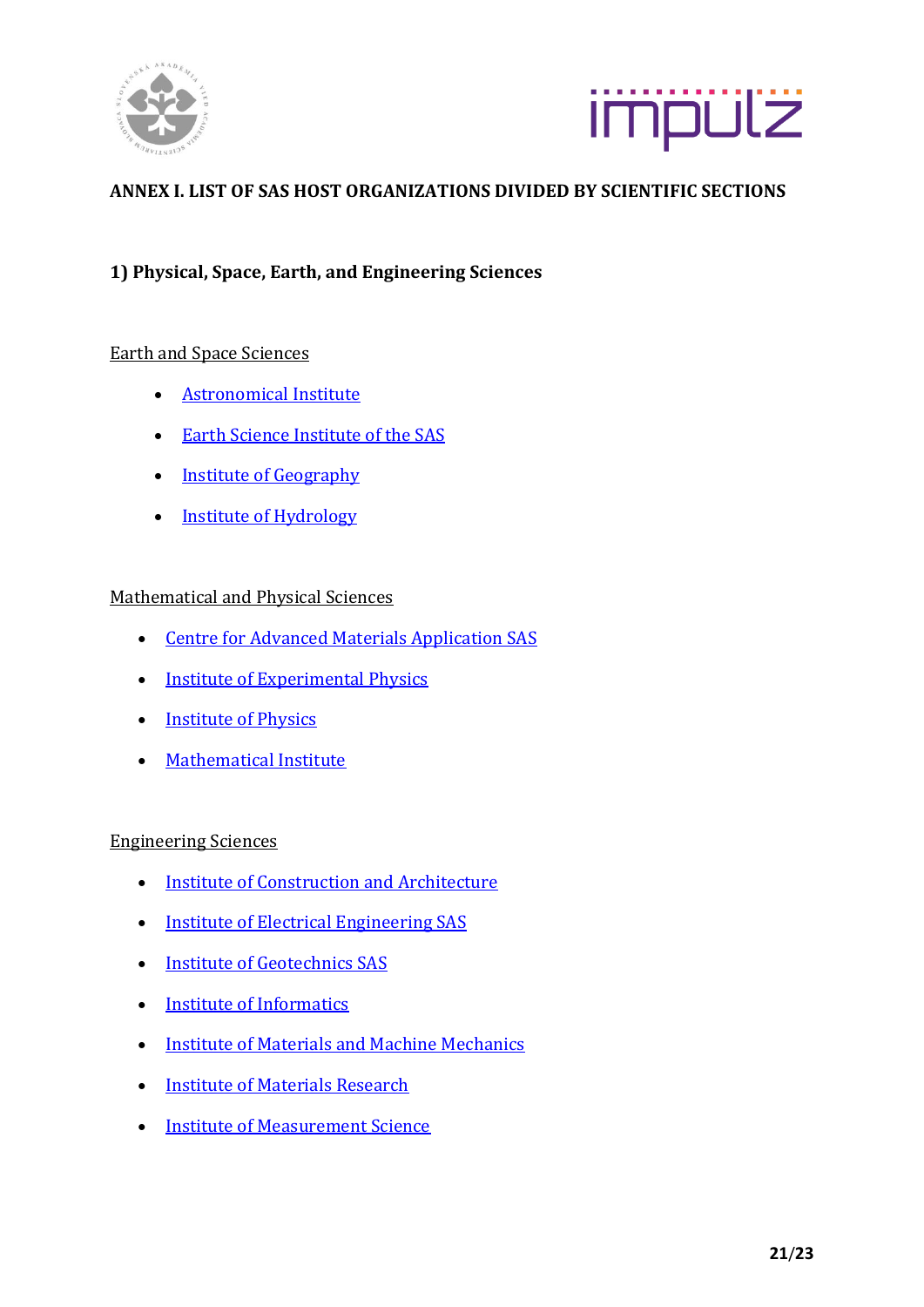



## **2) Life, Chemical, Medical, and Environmental Sciences**

#### Medical Sciences

- [Biomedical Research Center SAS](http://www.biomedcentrum.sav.sk/?lang=en)
- [Centre of Experimental Medicine SAS](http://cem.sav.sk/index.php/en/cem)
- [Institute of Neuroimmunology](http://www.niu.sav.sk/)

#### Biological and Chemical Sciences

- [Centre of Biosciences SAS](http://www.cbv.sav.sk/en/)
- Institute of Chemistry
- [Institute of Inorganic Chemistry](http://www.uach.sav.sk/)
- [Institute of Molecular Biology](http://www.imb.savba.sk/index.php?lang=en&id=about)
- Institute of Zoology SAS
- [Polymer Institute](https://polymer.sav.sk/home/)

Agricultural and Veterinary Sciences

- [Institute of Forest Ecology](https://www.ife.sk/)
- Institute of Landscape Ecology
- [Institute of Parasitology](https://pau.saske.sk/)
- [Plant Science and Biodiversity Center SAS](https://cbrb.sav.sk/en/)